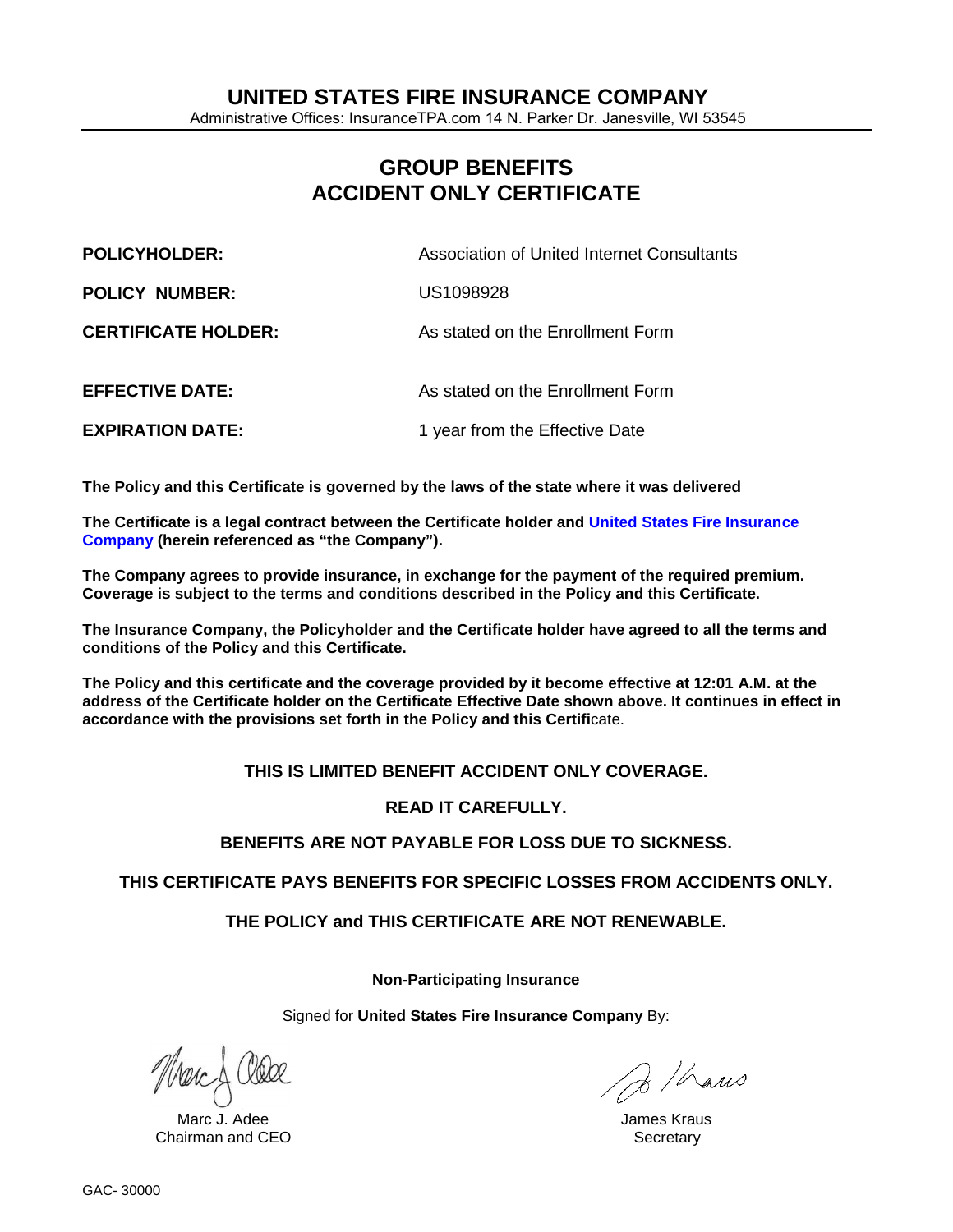# **TABLE OF CONTENTS**

<span id="page-1-0"></span>The following provisions appear within this Certificate in the following order: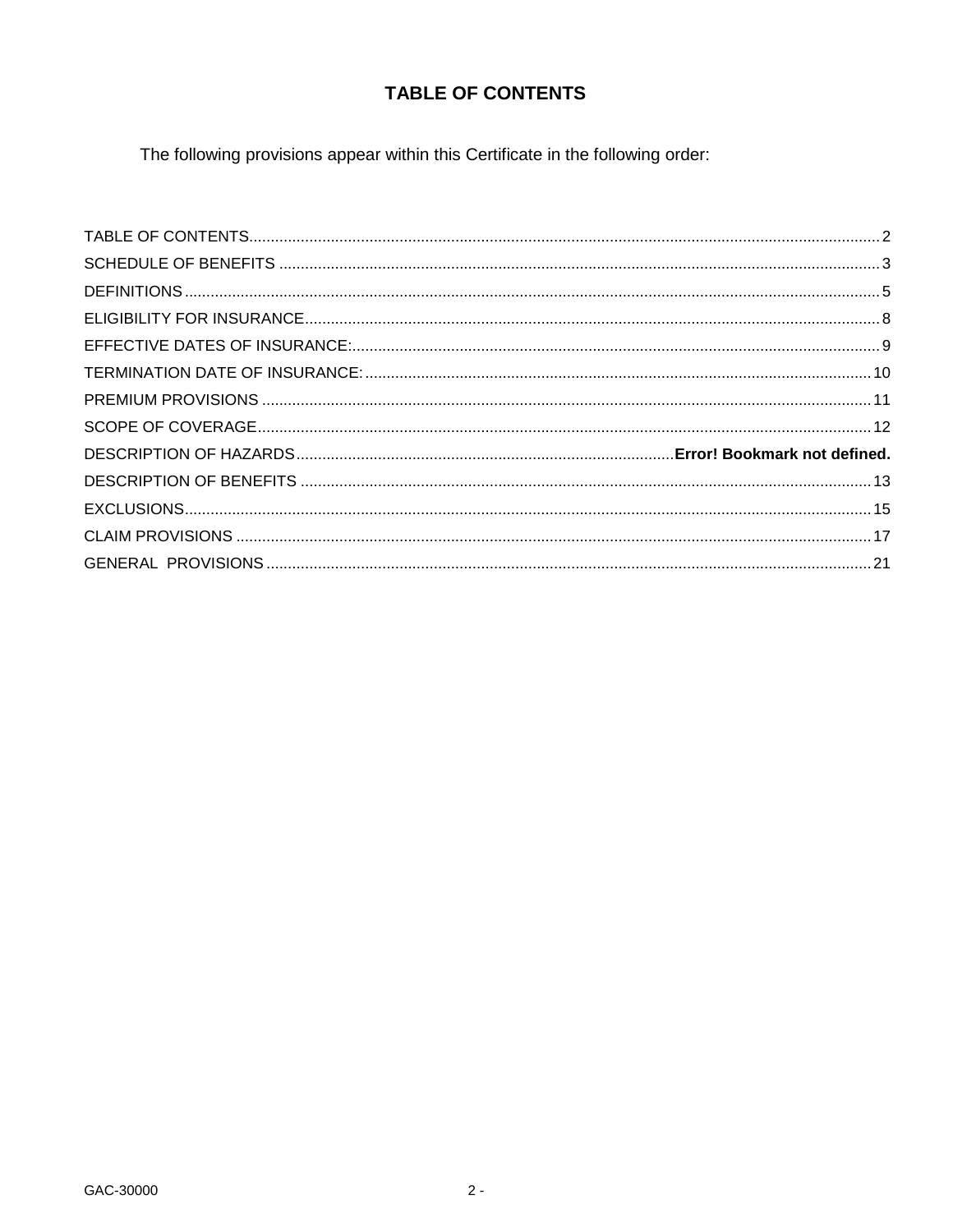## **SCHEDULE OF BENEFITS**

<span id="page-2-0"></span>

| <b>POLICYHOLDER:</b>                                    | <b>Association of United Internet Consultants</b> |  |
|---------------------------------------------------------|---------------------------------------------------|--|
| <b>CERTIFICATE NUMBER:</b>                              | As stated on the Enrollment Form                  |  |
| <b>CERTIFICATEHOLDER:</b>                               | As stated on the Enrollment Form                  |  |
| <b>EFFECTIVE DATE:</b> As stated on the Enrollment Form |                                                   |  |

**PREMIUM DUE DATE:** Monthly

## **CLASSES OF ELIGIBLE PERSONS:**

A person may be covered only under one Class of Eligible Persons even though He or She may be eligible under more than one class. Also, a person may not be covered as a Dependent and a Covered Person at the same time.

- Class 1 All active members of the Policyholder.
- Class 2 Eligible Dependents of Covered Persons in Class 1
- PREMIUMS: \$97.65

### **ELIGIBILITY WAITING PERIOD:** None **ACCIDENT MEDICAL EXPENSE BENEFIT**

| Maximum number of occurrences per Certificate Year                      |                                                                                                                                                        |
|-------------------------------------------------------------------------|--------------------------------------------------------------------------------------------------------------------------------------------------------|
| <b>Loss Period (first Covered Expenses</b><br>must be incurred within): | 15 days<br>after the Covered Accident or Injury                                                                                                        |
| <b>Benefit Period:</b>                                                  | 1 year from the date of the Covered Accident or<br>Injury, provided the Injury occurs prior to the<br>Expiration Date and care is Medically Necessary. |
| Deductible:                                                             | \$1000                                                                                                                                                 |
| Deductible must be incurred within:                                     | 1 year from the Covered Accident                                                                                                                       |
| Co-payment for all outpatient services:                                 | None                                                                                                                                                   |
| <b>Coinsurance Percentage for all Covered Expenses</b>                  | 100%                                                                                                                                                   |
| <b>Terms of Payment</b>                                                 | <b>Primary</b>                                                                                                                                         |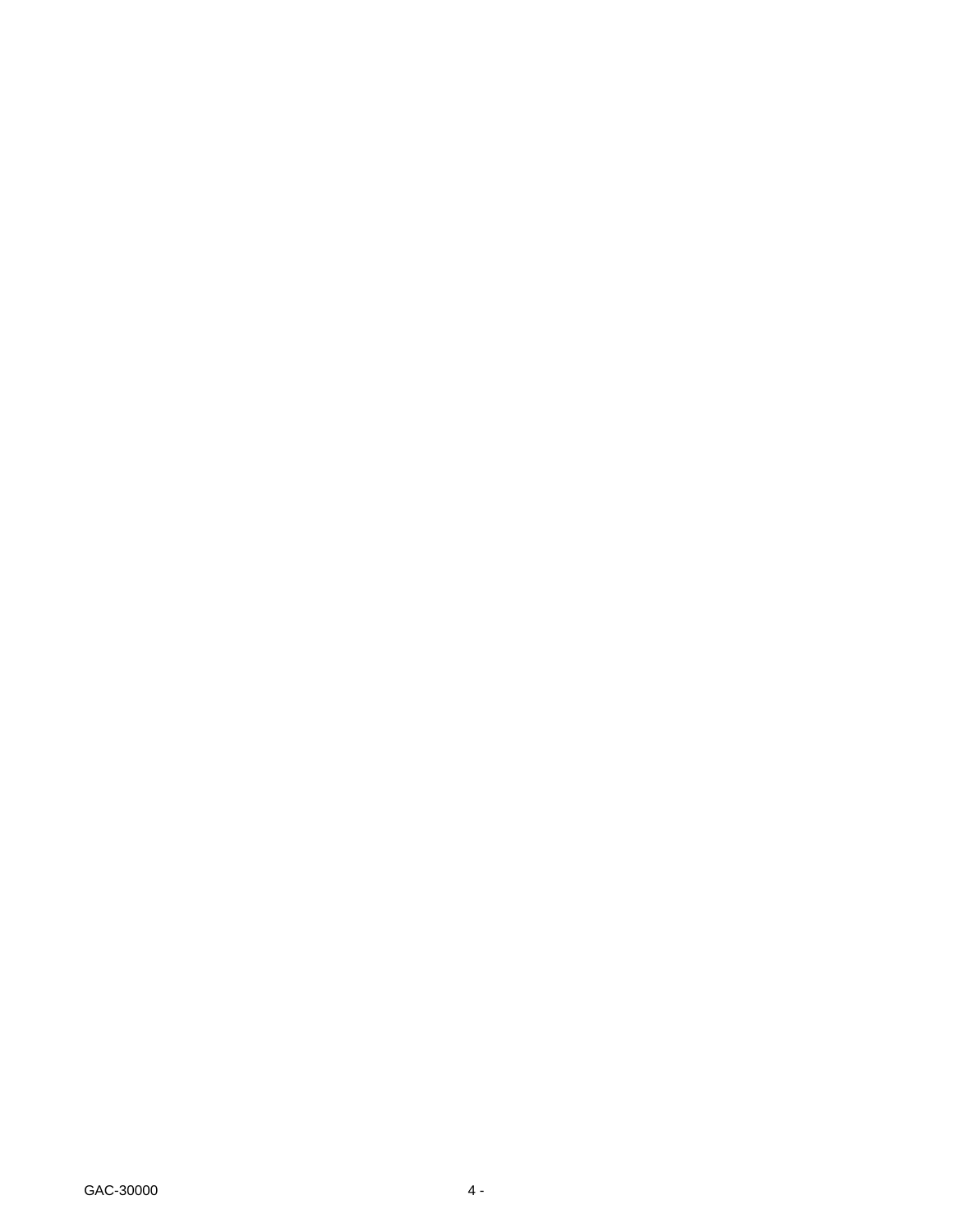## **DEFINITIONS**

The male pronoun includes the female whenever used.

For the purposes of the Policy and this Certificate the capitalized terms used herein are defined as follows:

Additional terms may be defined within the provision to which they apply.

**"Accident"** means a sudden, unforeseeable external event which:

- (1) Causes Injury to one or more Covered Persons; and
- (2) Occurs while coverage is in effect for the Covered Person.

## **"Aircraft"** means a vehicle which:

- (1) Has a valid certificate of airworthiness; and
- $(2)$  Is being flown by a pilot with a valid license appropriate to the aircraft.

**"Benefit Period"** means the period of time from the date of the Accident causing the Injury for which benefits are payable, as shown in the Schedule of Benefits, and the date after which no further benefits will be paid.

**Certificate Holder** means a person to whom this insurance certificate has been issued evidencing coverage under the Policy and this Certificate.

**Child** means the Covered Person's natural Child, adopted Child (or Child placed in the Covered Person's home for purposes of adoption), foster Child, stepchild, or other Child for whom the Covered Person has legal guardianship (proof will be required). A Child must reside with the Covered Person in a parent-Child relationship and be eligible to be claimed as an exemption on the Covered Person's federal income tax return. NOTE: In the event the Covered Person shares physical custody of the Child with another parent, the requirement that the Child reside with the Covered Person will be waived.

**Civil Union Partner**: The parties to a civil union are entitled to the same legal obligations, responsibilities, protections and benefits that are afforded to spouses. Throughout the Policy and this Certificate, a party to a civil union shall be included in any definition or use of the terms such as spouse, family, , dependent, next of kin, and other terms descriptive of spousal relationships. This includes the terms 'marriage' or 'married' or variations thereon. The term spouse or dependent includes civil union couples whenever used.

**Coinsurance** means the percentage of Reasonable and Customary Expenses for which the Covered Person is responsible for a specified covered service.

**"Company"** means United States Fire Insurance Company. Also hereinafter referred to as We, Us and Our.

**Covered Accident** means an Accident that occurs while coverage is in force for a Covered Person and results in a Covered Loss for which benefits are payable.

**Covered Loss or Covered Losses** means an accidental death, dismemberment or other Injury covered under the Policy and this Certificate and indicated on the Schedule of Benefits.

**"Covered Person"** means an Insured Person and Dependent eligible for coverage as identified in the Enrollment/Application who is a U.S citizen residing in the United States, or if not a U.S. citizen, resides permanently in the United States,for whom proper premium payment has been made when due, and who is therefore insured under the Policy and this Certificate.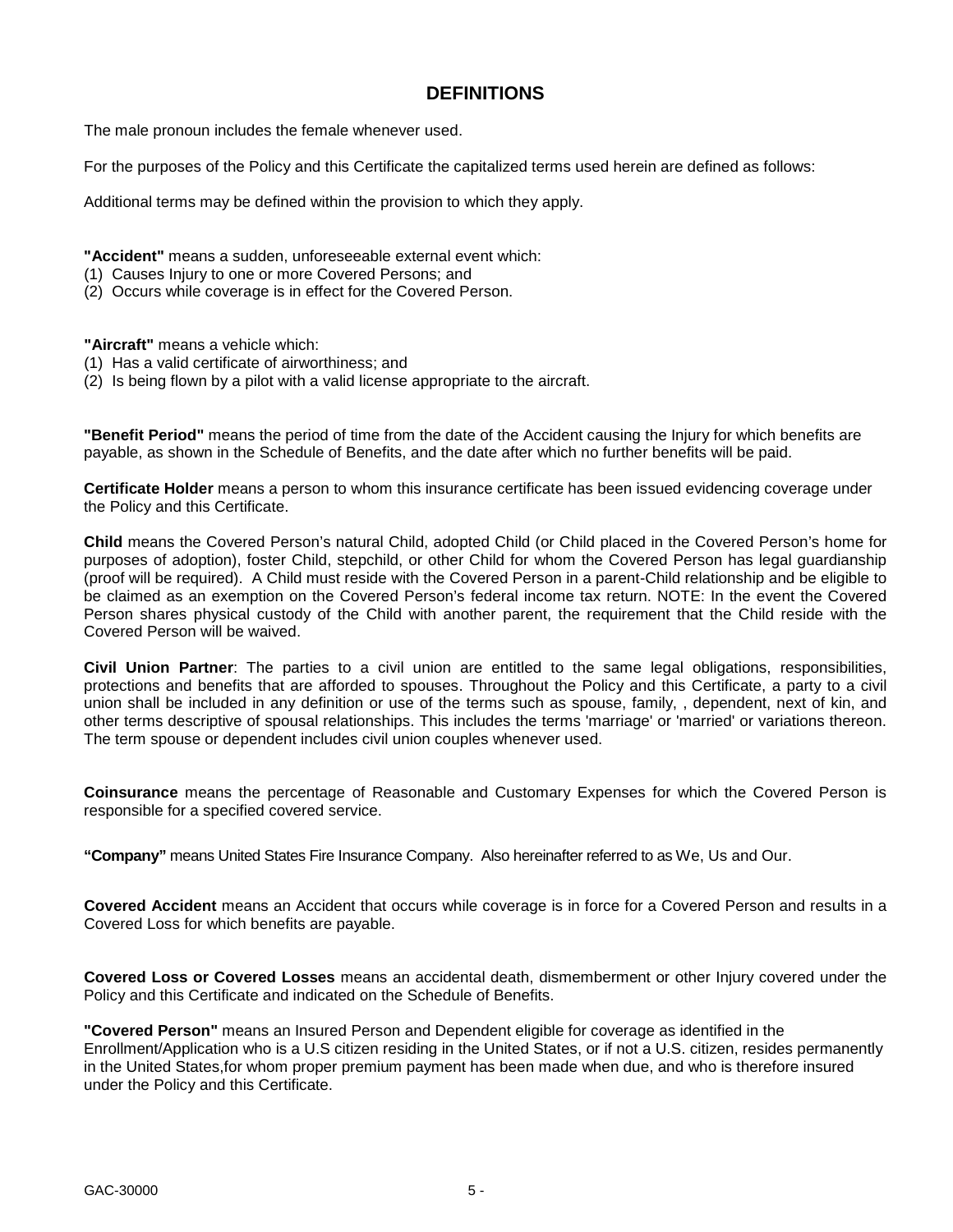**"Deductible"** means the dollar amount of Eligible Expenses which must be incurred and paid by the Covered Person before benefits are payable under the Policy and this Certificate. It applies separately to each Covered Person.

**"Dependent"** means a Covered Person's:

- 1) lawful spouse, if not legally separated or divorced, or Domestic Partner or Civil Union Partner.
- 2) unmarried Children under age 26.

The age limitations will not apply to a Covered Person's unmarried Child who is incapable of self-support due to a mental or physical incapacity. Proof of such incapacity must be furnished to the Company immediately upon enrollment or within 31 days of the Child reaching the age limitation. Thereafter proof will be required whenever reasonably necessary, but not more often than once a year after the 2-year period following the age limitation.

**"Domestic Partner** means an opposite or same sex partner who, for at least 12 consecutive months, has resided with the Covered Person and shared financial assets/obligations with the Covered Person. Both the Covered Person and the Domestic Partner must: (1) intend to be life partners; (2) be at least the age of consent in the state in which they reside; and (3) be mentally competent to contract. Neither the Covered Person nor the Domestic Partner can be related by blood to a degree of closeness that would prohibit a legal marriage, be married to anyone else, or have any other Domestic Partner. The Company requires proof of the Domestic Partner relationship in the form of a signed and completed Affidavit of Domestic Partnership.

**"Eligible Expenses"** means the Usual, Reasonable and Customary charges for services or supplies which are incurred by the Covered Person for the Medically Necessary treatment of an Injury. Eligible Expenses must be incurred while the Policy and this Certificate is in force.

**"He", "His" and "Him"** includes "she", "her" and "hers."

**"Hospital"** means an institution which:

- (1) Is operated pursuant to law;
- (2) Is primarily and continuously engaged in providing medical care and treatment to sick and injured persons on an inpatient basis;
- (3) Is under the supervision of a staff of Physicians;
- (4) Provides 24-hour nursing service by or under the supervision of a graduate registered nurse, (R.N.);
- (5) Has medical, diagnostic and treatment facilities, with major surgical facilities;
	- (a) On its premises; or
	- (b) Available to it on a prearranged basis; and
- (6) Charges for its services.

"Hospital" does not include:

- (1) A clinic or facility for:
	- (a) Convalescent, custodial, educational or nursing care;
	- (b) The aged, drug addicts or alcoholics; or
	- (c) Rehabilitation; or
- (2) A military or veterans hospital or a hospital contracted for or operated by a national government or its agency unless:
	- (a) The services are rendered on an emergency basis; and
	- (b) A legal liability exists for the charges made to the individual for the services given in the absence of insurance.

**"Hospital Stay"** means a Medically Necessary overnight confinement in a Hospital when room and board and general nursing care are provided for which a per diem charge is made by the Hospital.

**"Immediate Family"** means a Covered Persons spouse, domestic partner, civil union partner, parent, Child(ren) (includes legally adopted or step Child(ren), brother, sister, step-Child(ren), grandchild(ren), or in-laws.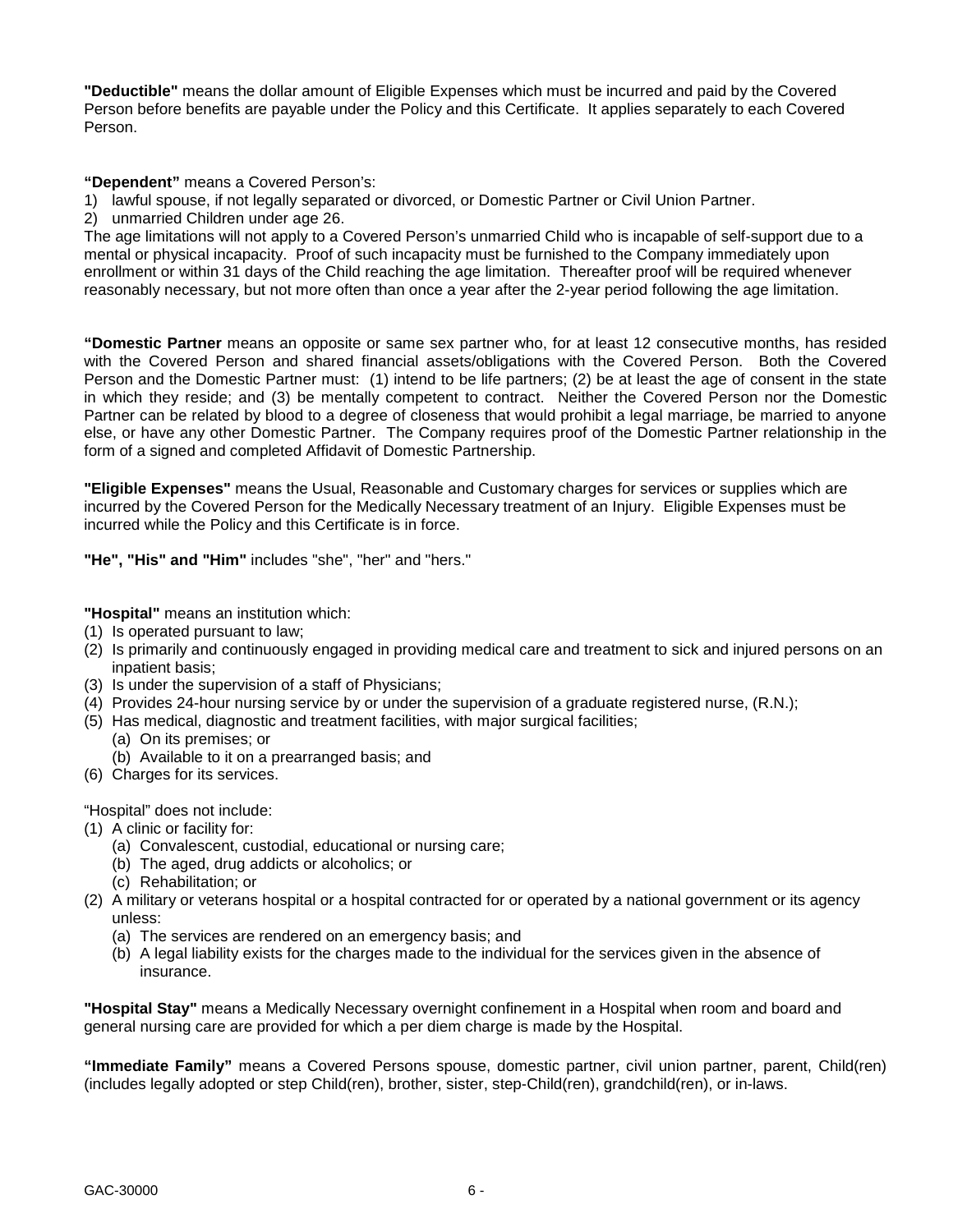**"Injury"** means bodily harm which results, directly and independently of disease or bodily infirmity, from an Accident. All injuries to the same Covered Person sustained in one Accident, including all related conditions and recurring symptoms of the Injuries will be considered one Injury.

**Insured Person** means an member of the Policyholder who is eligible and insured for coverage under the Policy and this Certificate and who is not a dependent.

**"Leased Aircraft"** means an aircraft for which the Policyholder or any of its subsidiaries or affiliates has a written lease under whose terms, the aircraft:

- (1) Can be used at the Policyholder's or any of its subsidiaries' or affiliates' discretion;
- (2) Can be used by the Policyholder or any of its subsidiaries or affiliates for 2 or more trips or for more than 10 consecutive days; and
- (3) Cannot be altered or sold by the Policyholder or any of its subsidiaries or affiliates, without the consent of the leaser or owner.

"Leased Aircraft" does not include any Owned Aircraft.

"**Medically Necessary" or "Medical Necessity"** means a treatment, service or supply that is:

- 1) required to treat an Injury;
- 2) prescribed or ordered by a Physician or furnished by a Hospital;
- 3) performed in the least costly setting required by the condition;
- 4) consistent with the medical and surgical practices prevailing in the area for treatment of the condition at the time rendered.

 The purchasing or renting air conditioners; air purifiers, motorized transportation equipment, escalators or elevators in private homes, swimming pools or supplies for them; and general exercise equipment are not considered Medically Necessary.

The fact that a Physician may prescribe, authorize, or direct a service does not of itself make it Medically Necessary or covered by the Group Policy or this Certificate.

A service or supply may not be Medically Necessary if a less intensive or more appropriate diagnostic or treatment alternative could have been used. We may, at Our discretion, consider the cost of the alternative to be the Covered Expense.

**"Nurse"** means either a professional, licensed, graduate registered nurse (R.N.) or a professional, licensed practical nurse (L.P.N.).

**"Occurrence**" means all losses or damages that are attributable directly or indirectly to one cause or one series of similar causes. All such losses will be added together and the total amount of such losses will be treated as one Occurrence without regard to the period of time or the area over which such losses occur.

### **"Operated or Controlled Aircraft"** means an aircraft which:

- (1) Has been leased, rented or borrowed by the Policyholder for at least 10 consecutive days, or more than 15 days in any one year;
- (2) Can be used at the Policyholder's discretion; and
- (3) Cannot be altered or sold by the Policyholder without the consent of the owner or leaser.

"Operated or Controlled Aircraft" does not include any Owned Aircraft.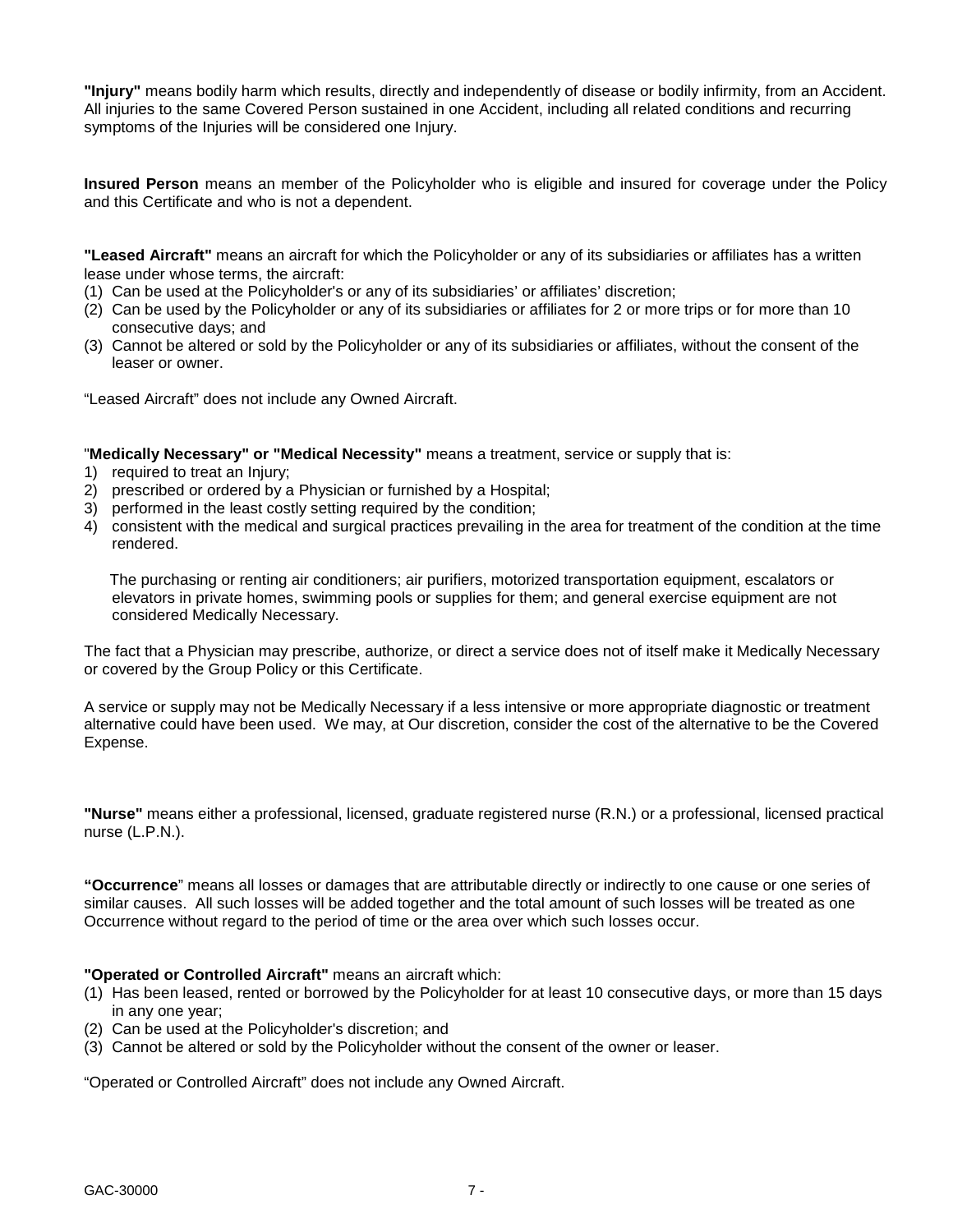**"Owned Aircraft"** means aircraft to which the Policyholder or any of its subsidiaries or affiliates holds legal or equitable title.

**Physician** means a person who is a qualified practitioner of medicine. As such, He or She must be acting within the scope of his/her license under the laws in the state in which He or She practices and providing only those medical services which are within the scope of his/her license or certificate. It does not include a Covered Person, a Covered Person's spouse, son, daughter, father, mother, brother or sister or other relative.

**"Policyholder" means** the entity shown as the Policyholder in the Schedule of Benefits.

**"Prescription Drugs" means** drugs which may only be dispensed by written prescription under Federal law, and reapproved for general use by the Food and Drug Administration.

**"Rehabilitation Facility"** means a non-residential facility that provides therapy and training rehabilitation services at a single location in a coordinated fashion, by or under the supervision of a physician pursuant to the law of the jurisdiction in which treatment is provided. The center may offer occupational therapy, physical therapy, vocational training, and special training such as speech therapy. The facility may be either of the following:

- (a) A Hospital or a special unit of a Hospital designated as a Rehabilitation Facility; or
- (b) A free standing facility

**"Sound Natural Teeth"** means natural teeth, the major portion of the individual tooth which is present, regardless of filings and caps; and is not carious, abscessed, or defective.

**"Spouse"** means lawful spouse, if not legally separated or divorced, or Domestic Partner or Civil Partner.

### **"Usual, Reasonable and Customary** means:

- (1) With respect to fees or charges, fees for medical services or supplies which are;
	- (a) Usually charged by the provider for the service or supply given; and
	- (b) The average charged for the service or supply in the locality in which the service or supply is received; or
- (2) With respect to treatment or medical services, treatment which is reasonable in relationship to the service or supply given and the severity of the condition.

**We, Our, Us** means United States Fire Insurance Company underwriting this insurance.

**You, Your, Yours, He or She** means the Covered Person who meets the eligibility requirements of the Policy and this Certificate and whose insurance under the Policy and this Certificate is in force.

## **ELIGIBILITY FOR INSURANCE**

<span id="page-7-0"></span>Persons eligible to be insured under the Policy and this Certificate are those persons described as an ELIGIBLE CLASS on the Schedule of Benefits. This includes anyone who may become eligible while the Policy is in force.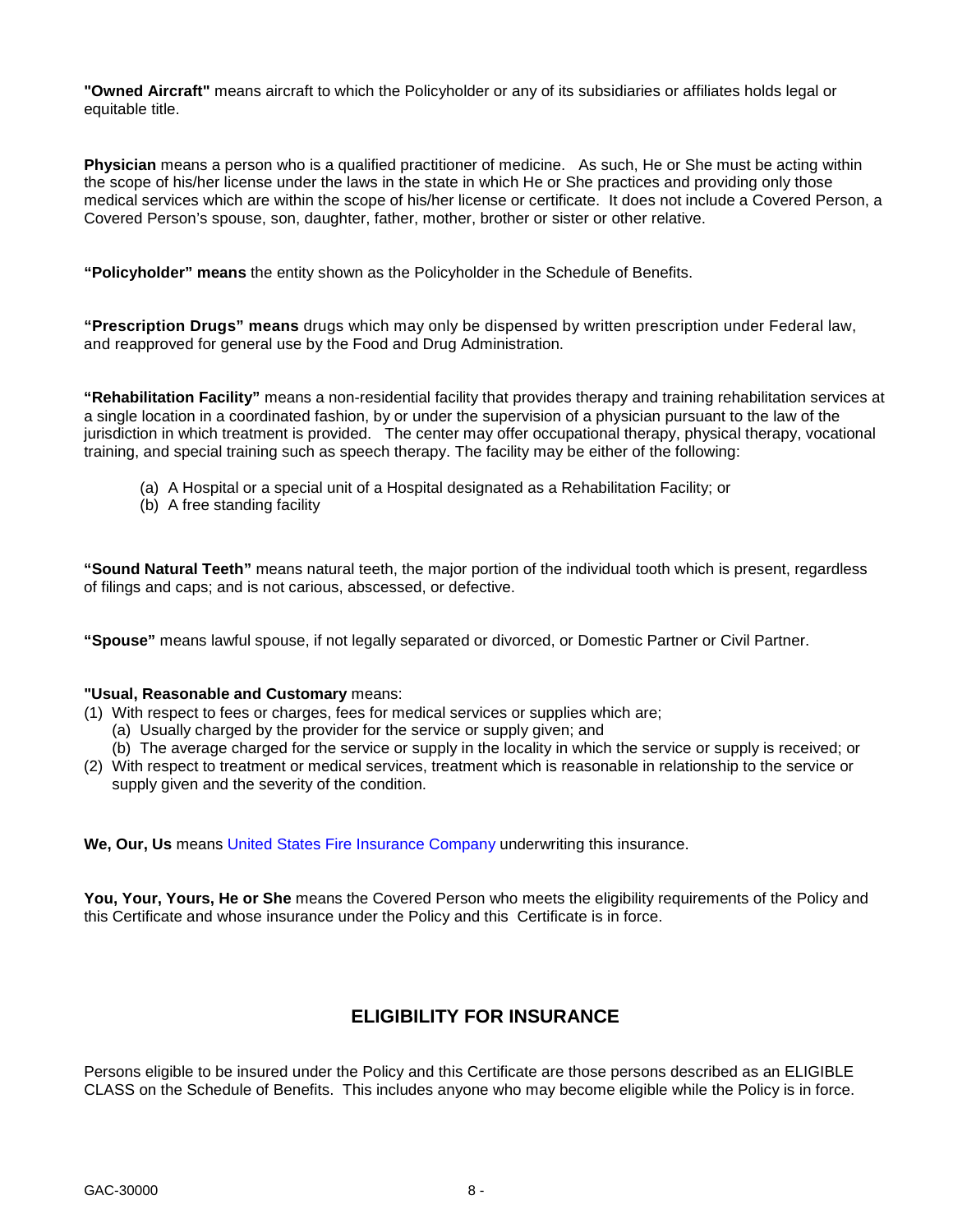We retain the right to investigate eligibility status and attendance records to verify eligibility requirements are met. If We discover the eligibility requirements are not met, Our only obligation is to refund any premium paid for that person.

An Insured Person's Dependent(s), as applicable, are eligible on the latest of the date:

- 1) the Insured Person is eligible, if the Insured Person has Dependents on that date; or
- 2) the date the person becomes a Dependent

If the Insured Person is in a Class of Eligible Persons and is also eligible as a Dependent, He or She may be Covered only once under the Policy and this Certificate. In no event will a Dependent be eligible if the Insured Person is not eligible.

## **EFFECTIVE DATES OF INSURANCE:**

<span id="page-8-0"></span>**Policy Effective Date.** The Policy begins on the Policy Effective Date shown in the Schedule of Benefits at 12:01 A.M. at the address of the Policyholder.

### **Covered Person's Effective Date:**

A Covered Person will become an insured under the Policy and this Certificate, provided proper premium payment is made, on the latest of:

- (1) The Effective Date of the Policy; or
- (2) The day He becomes eligible, subject to any required waiting period, according to the referenced date shown in the Schedule of Benefits

Newborn Children Coverage: We will pay benefits for a newborn Child from the moment of birth. You must give Us notice within 31 days of the birth of the Child. If notice is not given within 31 days, coverage for the newborn Child will terminate

Newborn Adopted Children Coverage**:** In the case of adoption of a newborn Child, coverage will be on the same basis as a newborn Child if a written agreement to adopt such Child has been entered into by You prior to the birth of the Child, whether or not such agreement is enforceable.

**Newborn Child Exception**: This section does not apply to a newborn Child at that Child's birth if the Child is born to You while You are insured as a Dependent under the Policy and this Certificate. Benefits for Newborn Children apply only to a Child born to an Insured Person or their Spouse.

Adopted Children Coverage: Coverage for an adopted Child, other than a newborn, will begin from the date of placement in Your home. A notice of placement for adoption must be submitted to Us. If notice is not given within 31 days, coverage for the adopted Child will terminate.

Court Ordered Custody: A Child placed in court-ordered custody, including a foster Child will be covered on the same basis as an adopted Child.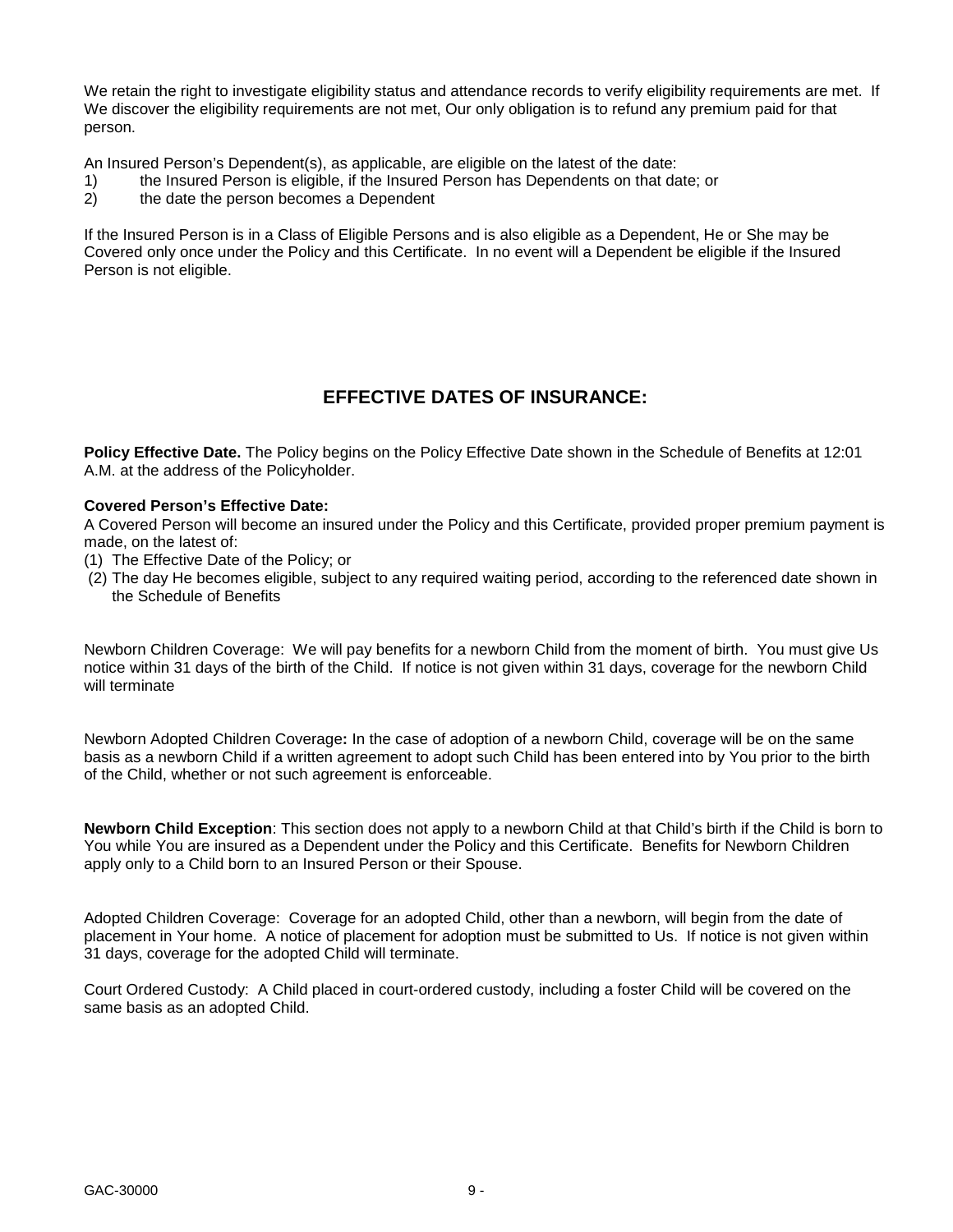## **TERMINATION DATE OF INSURANCE:**

#### <span id="page-9-0"></span>**Policy Termination Date**

Termination takes effect at 12:01 A.M. time at the address of the Policyholder on the date of termination. Termination by the Policyholder or by the Company will be without prejudice to any claims originating prior to the date of termination.

The Policy terminates automatically on the earlier of:

- 1) The Policy Termination Date shown in this Policy; or
- 2) The premium due date if premiums are not paid when due subject to any grace period.

Failure by the Policyholder to pay all required premiums due by the last day of the grace period shall be deemed notice by the Policyholder to the Company to terminate this Policy on the last day of the period for which premiums have been paid.

The Policy may be terminated by the Policyholder or the Company as of any premium due date or Policy Anniversary Date by giving written notice to the other at least 31 days prior to such date.

The Policyholder and the Company may terminate this Policy at any time by written mutual consent.

If premiums have been paid beyond the termination date, the Company will refund the excess; or if premiums have been paid short of the termination date, the Policyholder will owe the Company the difference.

#### **Covered Person's Termination Date**

Insurance for a Covered Person under the Policy and this Certificate will end on the earliest of:

- (1) The Date the Policy Terminates;
- (2) The date He is no longer in an Eligible Class as described in the Policy;.
- (3) The date He reports for full-time active duty in any Armed Forces, according to the referenced date shown in the Application. We will refund, upon receipt of proof of service, any premium paid, calculated from the date active duty begins until the earlier of:
	- (a) The date the premium is fully earned; or
	- (b) The Expiration Date of the Certificate.
	- This does not include Reserve or National Guard duty for training;
- (4) The end of the period for which the last premium contribution is made; or
- (5) The date the Covered Person requests, in writing, that his/her coverage be terminated.

### **Dependent's Termination Date**

A Dependent's coverage under the Policy and this Certificate ends on the earliest of:

- 1) The date the Policy terminates; or
- 2) The date the Covered Person's coverage ends; or
- 3) The date the Dependent is no longer a Dependent; or
- 4) The last day of the period for which premiums have been paid.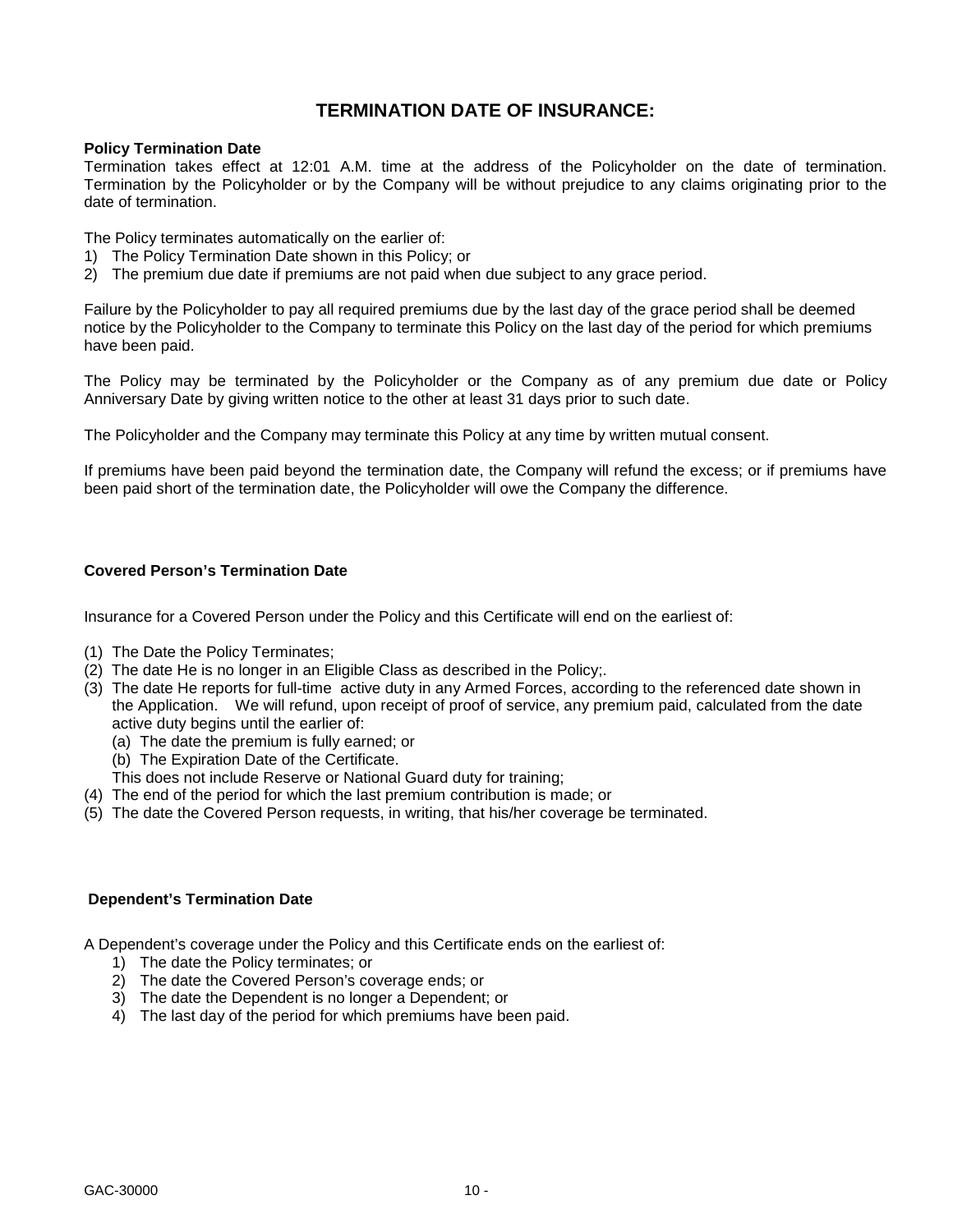## **PREMIUM PROVISIONS**

## <span id="page-10-0"></span>**PREMIUMS:**

The Company provides insurance in return for premium payments. The premium showed in the Schedule of Benefits is payable to the Company in the manner described and is based on rates currently in force, the plan, and the amount of insurance in force. Premium due dates are the first of every month unless otherwise stated in the Policy. Premium payment made in advance or for more than a one month period will not affect any provisions of the Policy or this Certificate with regard to change.Failure by the Policyholder or Certificateholder to pay premiums when due or within the grace period shall be deemed notice to us to terminate coverage at the end of the period for which premium was paid.

The Company has the right to rely upon the accuracy of the Policyholder's calculations and to require the Policyholder to furnish a census from time to time but not more than twice in a 12-month period. If, at any time, it is determined that additional premium or a premium credit is due, the Policyholder will pay the additional premium or apply the premium credit at the next premium due date.

### **GRACE PERIOD**:

A grace period of 31 days is granted for each premium due after the first premium due date. Coverage will stay in force during this period provided the Policyholder or certificate holder pays all the premiums due by the last day of the grace period, unless notice has been sent, in accordance with the TERMINATION provision, of the intent to terminate coverage under the Policy and this Certificate. Coverage will end if the premium is not paid by the end of the grace period.

## **Changes in Premium Rate**

The Company may change the premium rates from time to time with at least 31, advanced written or authorized electronic notice. Notice will be sent to the Covered Person's most recent address in Our records. No change in rates will be made until 12 months after the Policy Effective Date. An increase in rates will not be made more than once in a 12 month period. However, the Company reserves the right to change rates at any time if any of the following events occur:

- 1) A change in the terms of the Policy and this Certificate.
- 2) A subsidiary, division, affiliated organization or eligible class is added or deleted to the Policy.
- 3) A change in any federal or state law or regulation affecting the Policy and this Certificate and Our benefit obligation.
- 4) A change in the factors bearing on the risk assumed.
- 5) A misrepresentation in the information relied on in establishing the rate for the Policy and this Certificate
- 6) A change in the experience rating.

If an increase or decrease in rates takes place on a date that is not a Premium Due Date, a prorated adjustment will apply from the date of the change to the next Premium Due Date.

## **NEWLY ACQUIRED SUBSIDIARIES**:

The premium for the Policy and this Certificate applies to the risks assumed on the Effective Date of the Policy and this Certificate. Eligible employees or members of subsidiaries newly acquired through merger, stock purchase, exchange of stock, or otherwise, shall be insured under the Policy and this Certificate, subject to the following conditions:

(1) The Policyholder has at least 50% controlling interest in the subsidiary.

(2) An additional premium payment is required with a report to us and the name of any newly acquired subsidiary.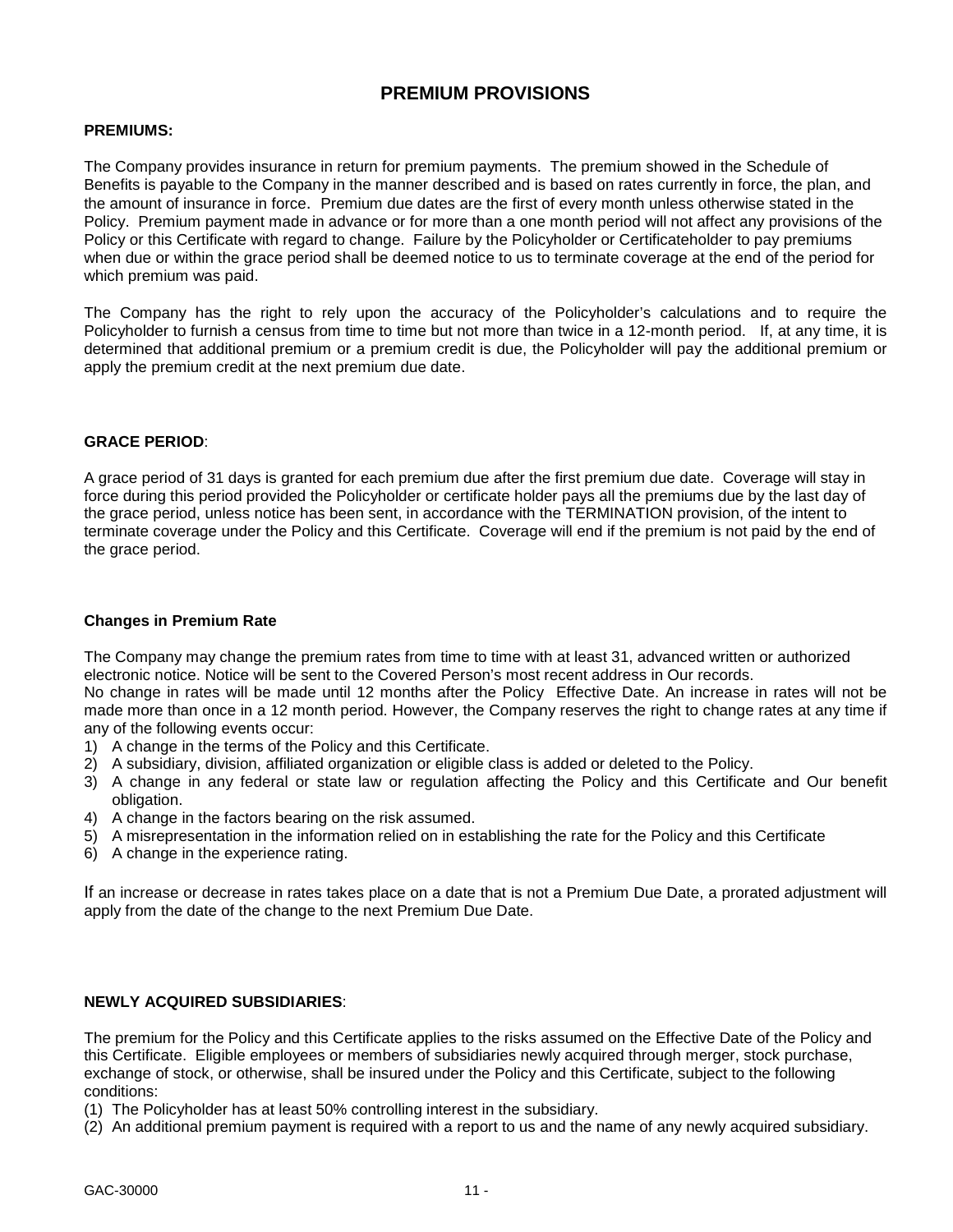- (3) Necessary underwriting information must be furnished for us to determine the additional risks assumed.
- (4) Coverage will begin on the legal date of acquisition.

No coverage shall continue for more than 60 days after the legal acquisition date unless the required report with the necessary data is supplied and the additional premium paid. The Policyholder shall be liable for payment of premium for the period during which such coverage remains in effect.

#### **Reinstatement**

The Policy and this Certificate may be reinstated within 31 days of lapse if it is lapsed for nonpayment of premium, if the Policyholder or Certificateholder submits written application to the Company, the Company accepts the application and the Policyholder or Certificateholder makes payment of all overdue premiums.

## **SCOPE OF COVERAGE**

<span id="page-11-0"></span>We will provide the benefits described in the Policy and this Certificate to all Covered Persons who suffer a covered loss which:

- (1) Is within the scope of the **DESCRIPTION OF BENEFITS PROVISIONS** and results, directly and independently of disease or bodily infirmity, from an Injury which is suffered in an Accident;
- (2) Occurs while the person is a Covered Person under the Policy and this Certificate; and
- (3) Is within the scope of the risks set forth in the **DESCRIPTION OF HAZARDS** provisions.

### **Terms of Payment for Benefits:**

#### **Primary Medical Expense:**

If an Injury to the Covered Person results in his incurring Eligible Expenses for any of the services on the SCHEDULE OF BENEFITS, We will pay the applicable benefit, subject to any applicable Deductible Amount, Benefit Period, Co-Payment and Coinsurance Percentage.

The Covered Person must be under the care of a Physician when the Eligible Expenses are incurred. The Expense must be incurred solely for treatment of a covered Injury:

- (1) While the person is insured under this Certificate; or
- (2) During the Benefit Period stated on the SCHEDULE OF BENEFITS.

Such benefits will be paid on a primary basis, regardless of any other coverage the Covered Person may have. The first Eligible Expense must be incurred within the time frame stated on the SCHEDULE OF BENEFITS. The total of all medical benefits payable under this Certificate is shown on the SCHEDULE OF BENEFITS and is subject to the specific maximums shown on the SCHEDULE OF BENEFITS.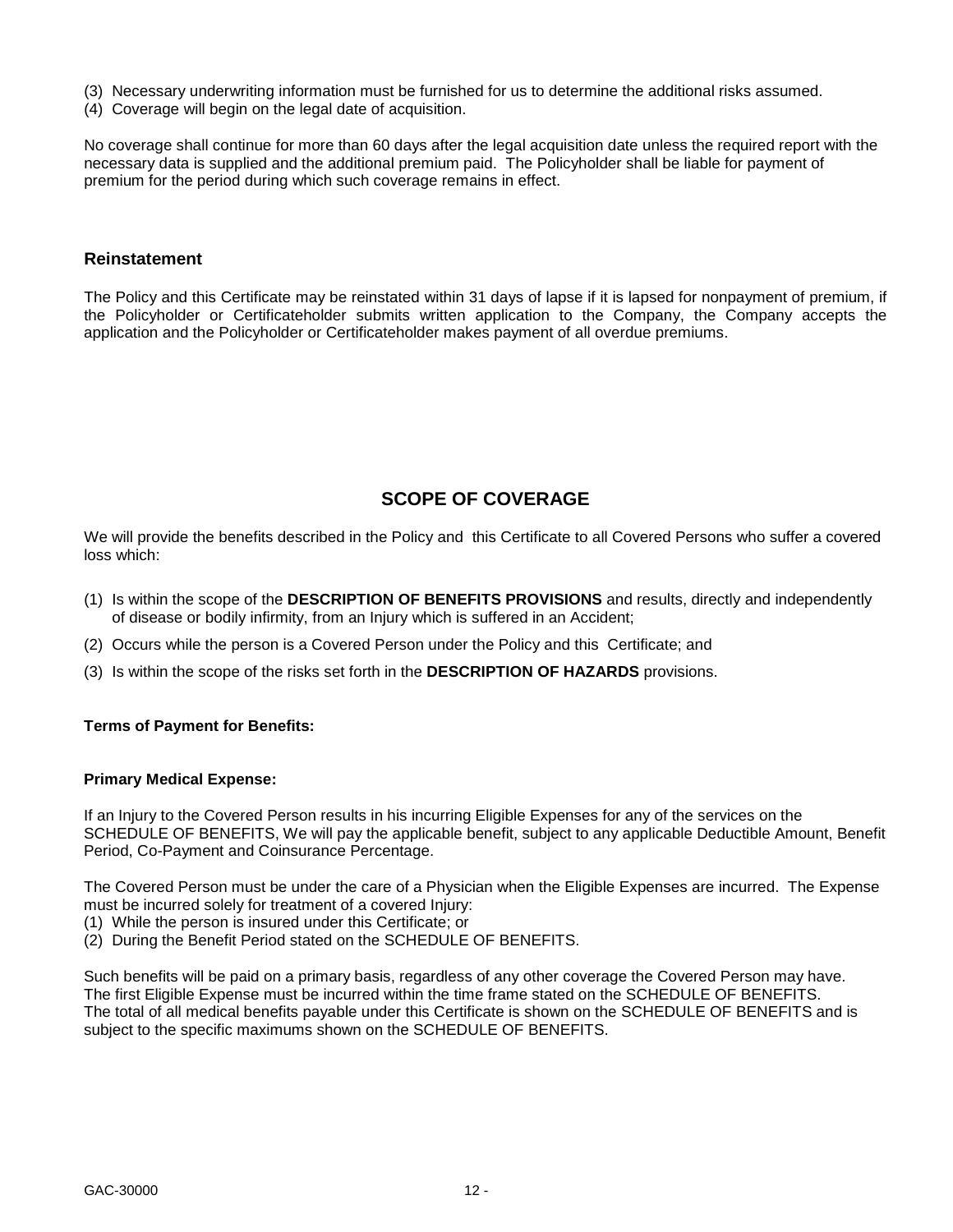## **DESCRIPTION OF BENEFITS**

## **ACCIDENT MEDICAL EXPENSE BENEFITS**

<span id="page-12-0"></span>We will pay Accident Medical Expense Benefits for Covered Expenses that result directly, and from no other cause, from a Covered Accident. These benefits are subject to the Deductibles, Co-Payment, Coinsurance Factors, Benefit Periods, Benefit Maximums and other terms or limits shown below and in the Schedule of **Benefits** 

Accident Medical Expense Benefits are only payable:

- 1) for Usual and Customary Charges incurred after the Deductible has been met;
- 2) for those Medically Necessary Eligible Expenses incurred by or on behalf of the Covered Person;
- 3) for Eligible Expenses incurred within 365 days after the date of the Covered Accident.

No benefits will be paid for any expenses incurred that are in excess of Usual and Customary Charges.

Each Eligible Medical Expense listed below will be in-or-out depending on the plan selected by the Policyholder. However, any benefits required by state law/regulation will always be included. Eligible Medical Expenses, from a Covered Accident, include:

1) **Hospital Admission Expenses:** Charges for each hospital admission as shown in the Schedule of **Benefits** 

**Recurrent Admissions:** Separate Hospital admissions due to Injuries from the same Accident will be treated as one Hospital admission, unless separated by at least 6 months.

- 2) **Hospital room and board expenses**: charges for the most common semi-private daily room rate for each day of the Hospital Stay, up to the Maximum Daily Benefit Amount shown in the Schedule of Benefits for Hospital Room and Board. In computing the number of days payable under this benefit, the date of admission will be counted, but not the date of discharge.
- 3) **Intensive Care/Cardiac Care Room and Board** charges for each day of Intensive Care/Cardiac Care Unit confinement, up to the Daily Maximum Benefit Amount shown in the Schedule of Benefits for the Intensive Care Room and Board benefit. This payment is in lieu of payment for the Hospital Room and Board charges for those days.
- 4) **Hospital Miscellaneous** services, supplies and charges during a Hospital Stay, up to the Maximum Daily Benefit Amount shown in the Schedule of Benefits for the Hospital Miscellaneous benefit. Miscellaneous services include services and supplies such as: the cost of the operating room; laboratory tests; X-ray examinations; anesthesia; drugs (excluding take-home drugs) or medicines; therapeutic services; and supplies. Miscellaneous services do not include charges for telephone, radio or television, extra beds or cots, meals for guests, take home items, or other convenience items.
- 5) **Outpatient Pre-Admission Testing Benefit**  charges for Pre-admission testing (inpatient confinement must occur within 7 days of the testing)
- 6) **Outpatient Hospital Expenses/Emergency Room Treatment** We will pay this benefit up to the Maximum Benefit Amount per emergency shown in the Schedule of Benefits for the Outpatient Emergency Room Treatment benefit. if the Covered Person requires Emergency Room treatment due to a Covered Loss resulting directly and independently of all other causes from a Covered Accident. This Benefit will cover all services needed during the course of treatment in an Emergency Room.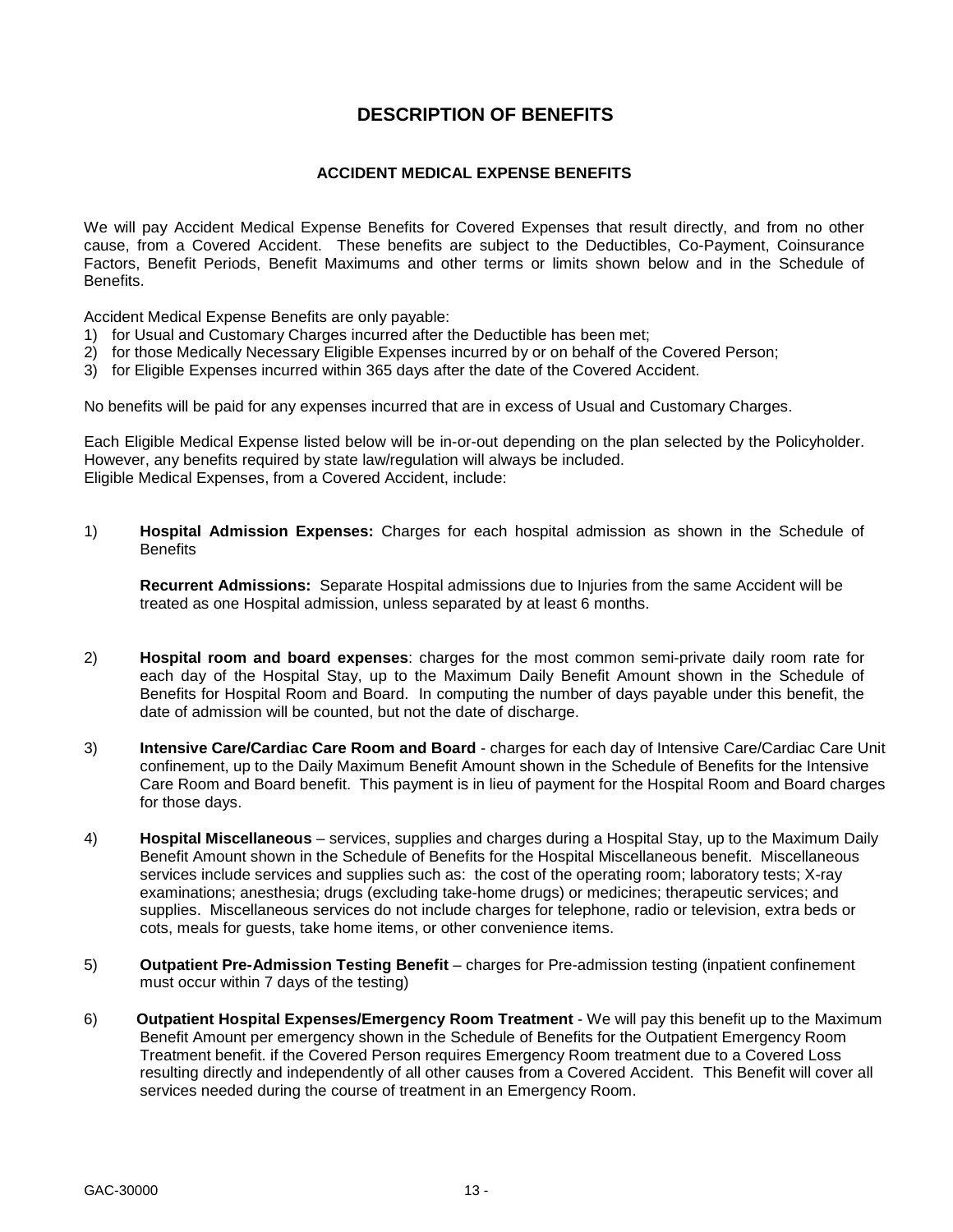**Emergency Room** means a trauma center or special area in a Hospital that is equipped and staffed to give people emergency treatment on an outpatient basis. An Emergency Room is not a clinic or Physician's office.

## 7) **In-Patient Surgical Benefits** - charges for:

- (a) A Physician, for primary performance of a surgical procedure, up to the Maximum Benefit Amount shown in the Schedule of Benefits per procedure. Two or more surgical procedures through the same incision will be considered as one procedure. If an Injury requires multiple surgical procedures through the same incision, We will pay only one benefit, the largest of the procedures performed. If multiple surgical procedures are performed during the same operative session, but through different incisions, We will pay for the most expensive procedure and 50% of Covered Expenses for the additional surgeries.
- (b) A Physician, for: assistant surgeon duties up to the Maximum Benefit shown in the Schedule of Benefits for an Assistant Surgeon
- 8) **Anesthesia Benefit**  Anesthesia for pre-operative screening and administration of anesthesia during a surgical procedure whether on an inpatient or outpatient basis, up to the Maximum Benefit Amount shown in the Schedule of Benefits for the Anesthesia benefit.
- **9) Physician's Visits** charges by a Physician for other than pre- or post-operative care:
	- (a) For in-Hospital visits, up to the Maximum Benefit Amount shown in the Schedule of Benefits for Physician's Visit – In-Hospital.
	- (b) For office visits, up to the Maximum Benefit Amount shown in the Schedule of Benefits for Physician's Office Visits.

Total visits per Injury will not exceed the combined Maximum shown in the Schedule of Benefits for All In-Hospital and Office Physician's Visits.

- **10) Diagnostic X-Ray and Laboratory Benefit** We will pay the benefit shown in the Schedule of Benefits if the Covered Person requires diagnostic x -ray and/or laboratory examinations due to a Covered Loss, up to the Maximum Benefit per Covered Accident indicated in the Schedule of Benefits.
- **11) Nursing Services** Outpatient Charges for nursing services by a Registered Nurse or Licensed Professional Nurse, up to the Maximum Benefit Amount shown on the Schedule of Benefits for the Nursing benefit.
- **12)** Physiotherapy Charges for physiotherapy:
	- a. While Hospital confined, up to the Maximum Benefit Amount shown in the Schedule of Benefits for the Hospital Inpatient Physiotherapy benefit;
	- b. As an outpatient, up to the Maximum Benefit Amount shown on the Schedule of Benefits for the Outpatient Physiotherapy benefit.

Charges include treatment and office visits connected with such treatment when prescribed by a Physician, including diathermy, ultrasonic, whirlpool, heat treatments, microtherm, chiropractic, adjustments, manipulation, acupuncture, massage or any form of physical therapy.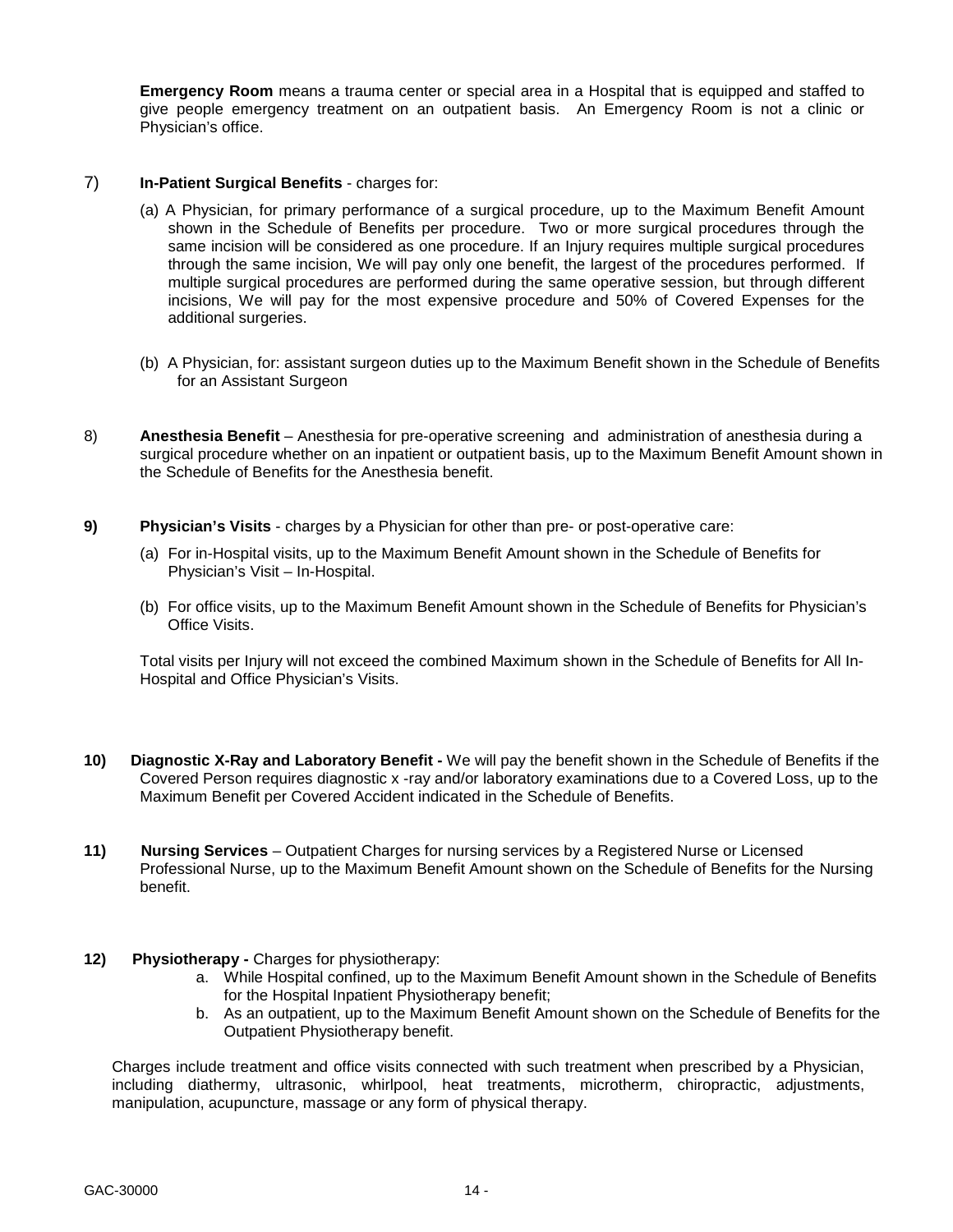Total treatment per Injury will not exceed the Maximum Benefit Amounts for Physiotherapy shown in the Schedule of Benefits*.* 

- **13) Ambulance** from the place where the Injury occurred to the Hospital, up to the Maximum Benefit Amount shown in the Schedule of Benefits for the Ambulance benefit.
- **14) Medical Equipment Rental/Purchase** charges for a wheelchair or other medical equipment that has therapeutic value for the Covered Person up to the Maximum Benefit Amount shown in the Schedule of Benefits for the Medical Equipment Rental benefit. We will not cover computers, motor vehicles or modifications to a motor vehicle, ramps and installation costs.

Rental charges shall not exceed the lesser of the 6 month rental cost or the purchase price of the Medical Equipment.

- **15) Medical Services and Supplies** Charges for medical services and supplies for:
	- (a) Oxygen and its administration;
	- (b) Blood and blood transfusions; up to the Maximum Benefit Amount shown in the Schedule of Benefits for the Medical Service & Supply benefit.
- **16) Dental Treatment** Charges for dental treatment including dental x-rays for the repair and treatment for Injury to a tooth which was sound and natural at the time of Injury, up to the Maximum Benefit Amount shown in the Schedule of Benefits for the Dental Treatment benefit.
- 17) **Mental or Nervous Disorders/Psychotherapy** charges for treatment of a disorder that results directly or independently of all other causes from a Covered Accident, while Hospital confined or on an outpatient basis up to the Maximum Benefit Amount shown in the Schedule of Benefits. Benefits are limited to one treatment per day.

Mental and nervous disorders mean neurosis, psychoneurosis, psychopathic, psychosis, or mental or emotional disease or disorder of any kind.

## **EXCLUSIONS**

<span id="page-14-0"></span>This Certificate does not cover any loss resulting in whole or part from, or contributed to by, or as a natural or probable consequence of any of the following even if the immediate cause of the loss is an Accidental bodily Injury, unless otherwise covered under this Certificate by Additional Benefits:

- 1. Suicide, self-destruction, attempted self-destruction or intentional self-inflicted Injury while sane or insane.
- 2. War or any act of war, declared or undeclared.
- 3. An Accident which occurs while the Covered Person is on Active Duty Service in any Armed Forces, National Guard, military, naval or air service or organized reserve corps;
- 4. Injury sustained while in the service of the armed forces of any country. When the Covered Person enters the armed forces of any country, We will refund the unearned pro rata premium upon request;
- 5. Participation in a riot or insurrection;
- 6. Any Injury requiring treatment which arises out of, or in the course of fighting, brawling assault or battery.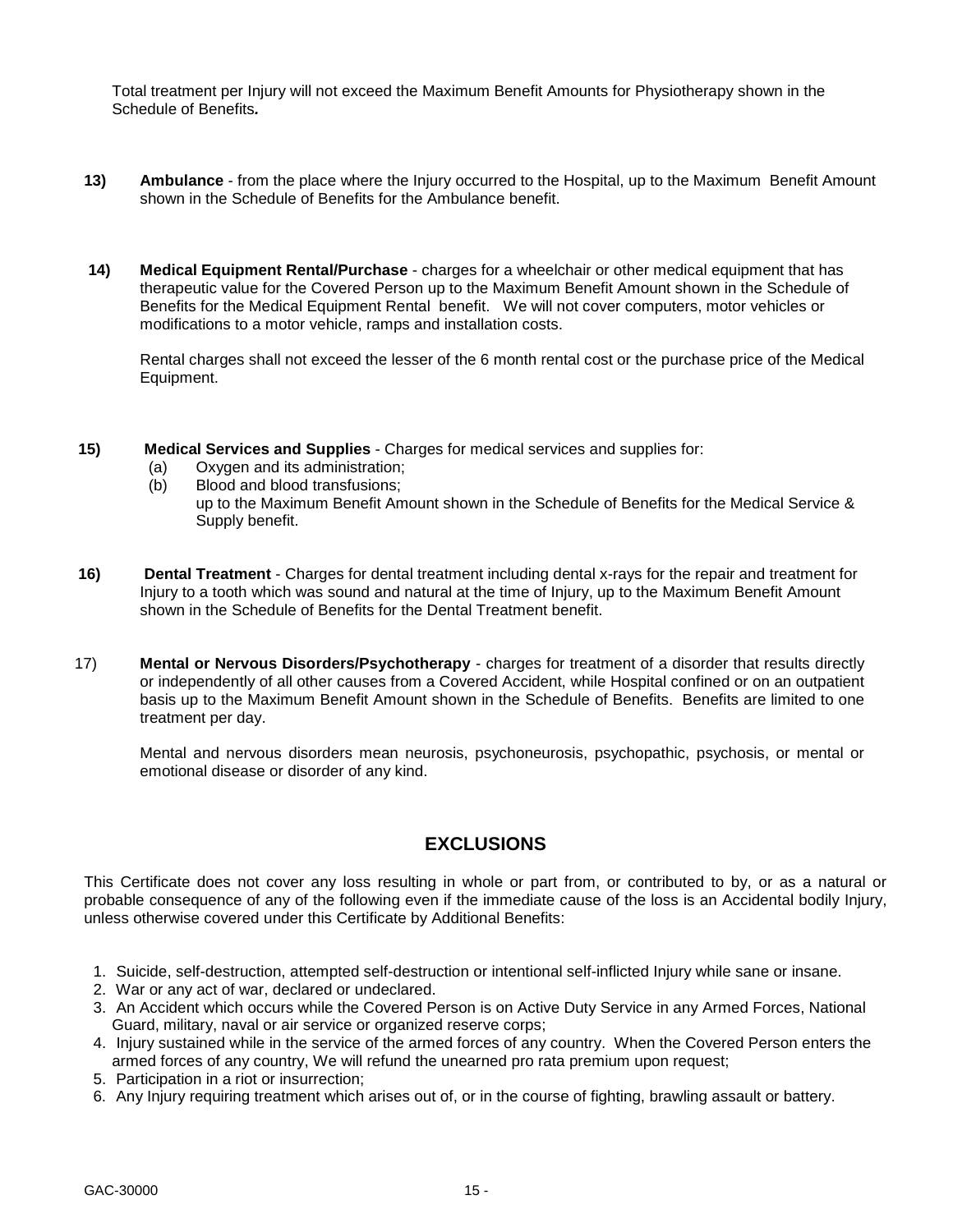- 7. Sickness, disease, bodily or mental infirmity or medical or surgical treatment thereof, bacterial or viral infection, regardless of how contracted. This does not include bacterial infection that is the natural and foreseeable result of an Accidental external bodily injury or accidental food poisoning.
- 8. Disease or disorder of the body or mind.
- 9. Mental or nervous disorders, except as specifically provided in this Certificate.
- 10. Asphyxiation from voluntarily or involuntarily inhaling gas and not the result of the Covered Person's job.
- 11. Voluntarily taking any drug or narcotic unless the drug or narcotic is prescribed by a Physician and not taken in the dosage or for the purpose as prescribed by the Covered Person's Physician.
- 12. Intoxication or being under the influence of any drug or narcotic
- 13. Injury caused by, contributed to or resulting from the Covered Person's use of alcohol, illegal drugs or medicines that are not taken in the dosage or for the purpose as prescribed by the Covered Person's Physician.
- 14. Driving under the influence of a controlled substance unless administered on the advice of a Physician;
- 15. Driving while Intoxicated. "Intoxicated" will have the meaning determined by the laws in the jurisdiction of the geographical area where the loss occurs
- 16. Violation or in violation or attempt to violate any duly-enacted l aw or regulation, or commission or attempt to commit an assault or felony, or that occurs while engaged in an illegal occupation.
- 17. Conditions that are not caused by a Covered Accident.
- 18. Covered Expenses for which the Covered Person would not be responsible in the absence of this Certificate.
- 19. Any treatment, service or supply not specifically covered by this Certificate.
- 20. Loss resulting from participation in any activity not specifically covered by this Certificate.
- 21. Charges which Are in excess of Usual, Reasonable and Customary charges.
- 22. Expenses incurred for an Accident after the Benefit Period shown in the Schedule of Benefits;
- 23. Regular health check ups;
- 24. Services or treatment rendered by a Physician, Nurse or any other person who is employed or retained by the policyholder; or an Immediate Family member of the Covered Person.
- 25. Injuries paid under Workers' Compensation, Employer's liability laws or similar occupational benefits or while engaging in activity for monetary gain from sources other than the Policyholder.
- 26. That part of medical expense payable by any automobile insurance policy without regard to fault. (Does not apply in any state where prohibited);
- 27. Treatment in any Veterans Administration or Federal Hospital, except if there is a legal obligation to pay
- 28. Travel or activity outside the United States.
- 29. Participation in any motorized race or speed contest.
- 30. Aggravation or re-injury of a prior Injury that the Covered Person suffered prior to his or her coverage Effective Date, unless We receive a written medical release from the Covered Person's Physician.
- 31. Heart attack, stroke or other circulatory disease or disorder, whether or not known or diagnosed, unless the immediate cause of Loss is external trauma.
- 32. Treatment of a hernia whether or not caused by a Covered Accident.
- 33. Treatment of Osgood-Schlatter's disease, osteochondritis, appendicitis, osteomyelitis, cardiac disease or conditions, pathological or stress fractures, congenital weakness, whether or not caused by a Covered Accident.
- 34. Treatment of a detached retina unless caused by an Injury suffered from a Covered Accident.
- 35. Pregnancy, childbirth, miscarriage, abortion or any complications of any of these conditions.
- 36. Damage to or loss of dentures or bridges or damage to existing orthodontic equipment, except as specifically provided in this Certificate.
- 37. Expense incurred for treatment of temporomandibular joint (TMJ) disoriders involving the installation of crowns, pontics, bridges or abutments, or the installation, maintenance or removal of orthodontic or occlusal appliances or equilibration therapy; or craniomandibular joint dysfunction and associated myofacial pain, except as specifically provided in this Certificate.
- 38. Dental care or treatment other than care of sound, natural teeth and gums required on account of Injury resulting from an Accident while the Covered Person is covered under this Certificate, and rendered within 6 months of the Accident;
- 39. Treatment for Blood or Blood plasma, except for charges by a Hospital for the processing or administration of blood;
- 40. Eyeglasses, contact lenses, hearing aids braces, appliances, or examinations or prescriptions therefore;.
- 41. Any Accident where the Covered Person is the operator of a motor vehicle and does not possess a current and valid motor vehicle operator's license;
- 42. Travel in or upon:
	- (a) A snowmobile;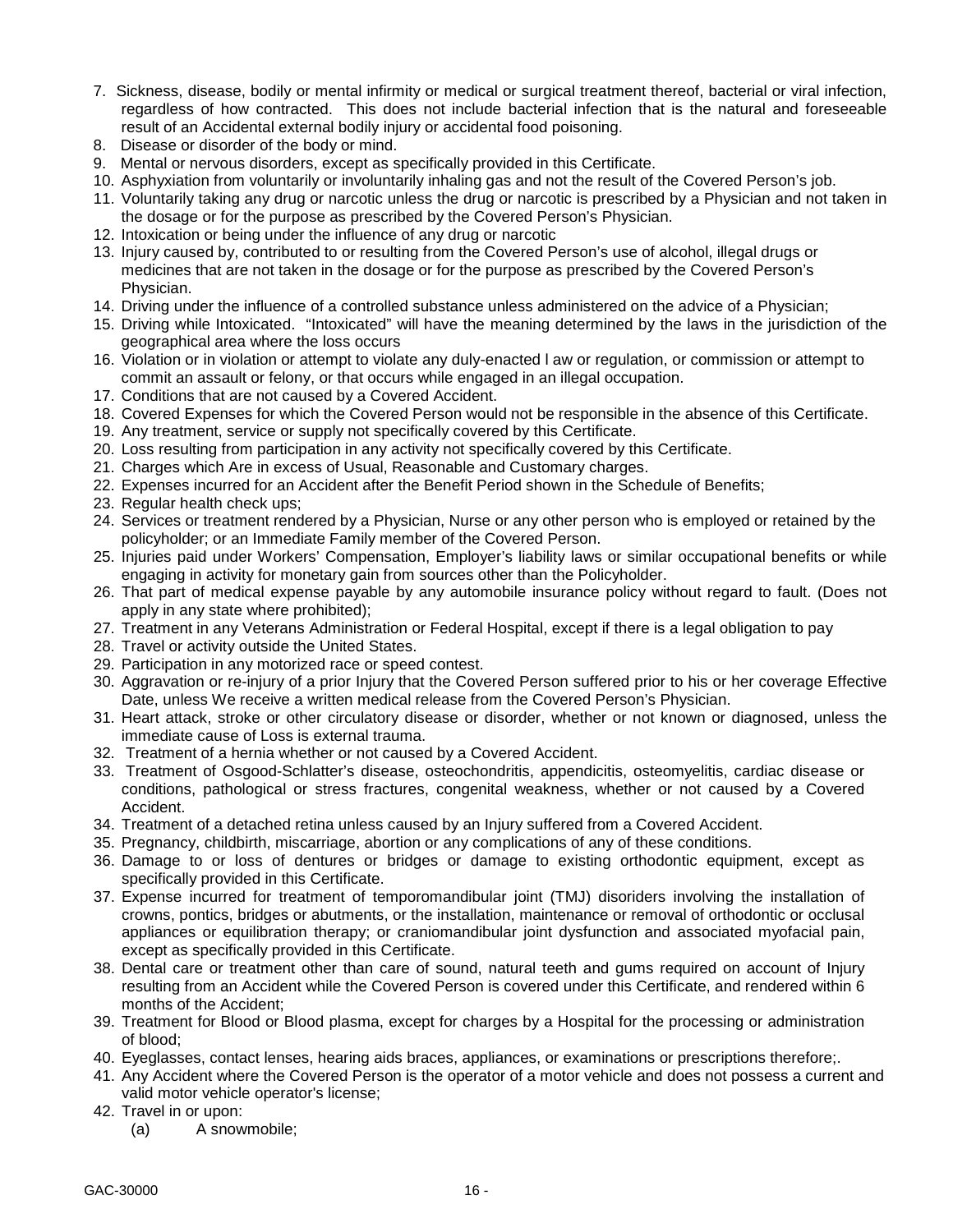- (b) A water jet ski
- (c) Any two or three wheeled motor vehicle, other than a motorcycle registered for on-raod travel;
- (d) Any off-road motorized vehicle not requiring licensing as a motor vehicle;
	- when used for recreation competition.
- 43. Travel or flight in or on any vehicle for aerial navigation, including boarding or alighting from:
	- i. While riding as a passenger in any Aircraft not intended or licensed for the transportation of passengers; or
	- ii. While being used for any test or experimental purpose; or
	- iii. While piloting, operating, learning to operate or serving as a member of the crew thereof; or
	- iv. while traveling in any such Aircraft or device which is owned or leased by or on behalf of the Policyholder of any subsidiary or affiliate of the Policyholder, or by the Covered Person or any member of his household.
	- v. A space craft or any craft designed for navigation above or beyond the earth's atmosphere; or
	- vi. An ultra light, hang-gliding, parachuting or bungi-cord jumping;

Except as a fare paying passenger on a regularly scheduled commercial airline or as a passenger in a nonscheduled, private aircraft used for business or pleasure purposes.

- 44. Treatment for an Injury that is caused by or results from a Nuclear reaction or the release of nuclear energy. However, this exclusion will not apply if the loss is sustained within 180 days of the initial incident and:
	- (i) The loss was caused by fire, heat, explosion or other physical trauma which was a result of the release of nuclear energy; and
	- (ii) The Covered Person was within a 25-mile radius of the site of the release either:
		- 1) At the time of the release; or
		- 2) Within 24 hours of the start of the release
- 45. Practice or play in any school or professional sports contest or competition.
- 46. The repair or replacement of existing artificial limbs, orthopedic braces, or orthotic devices;
- 47. Rest cures or custodial care;
- 48. Prescription medicines unless specifically provided for under this Certificate.
- 49. Elective or Cosmetic surgery, except for reconstructive surgery on a diseased or injured part of the body;
- 50.Massage Therapy, Physical Therapy or Acupuncture/Acupressure Services, unless otherwise specifically allowed for in the schedule of benefits.
- 51. Services rendered for detection and correction by manual or mechanical means (including x-rays incidental thereto) of structural imbalance, distortion or subluxation in the human body for purposes of removing nerve interference where such interference is the result of or related to distortion, misalignment or subluxation of or in the vertebral column.

## **CLAIM PROVISIONS**

## <span id="page-16-0"></span>**NOTICE OF CLAIM**:

Written notice of death or injury must be given to Us within 30 days after a Covered Loss occurs or begins or as soon as reasonably possible. Notice can be given at Our administrative office as shown on the cover page or to Our authorized licensed agent. Notice should include the Policyholder's name and number and a Covered Person's name and address.

If written notice is not received within 30 days, the claim may be reduced or invalidated. However, the claim will not be reduced or invalidated if:

- 1) it can be shown that it was not possible within reason to submit notice within the 30 day period; and
- 2) it is further shown that notice was given as soon as possible.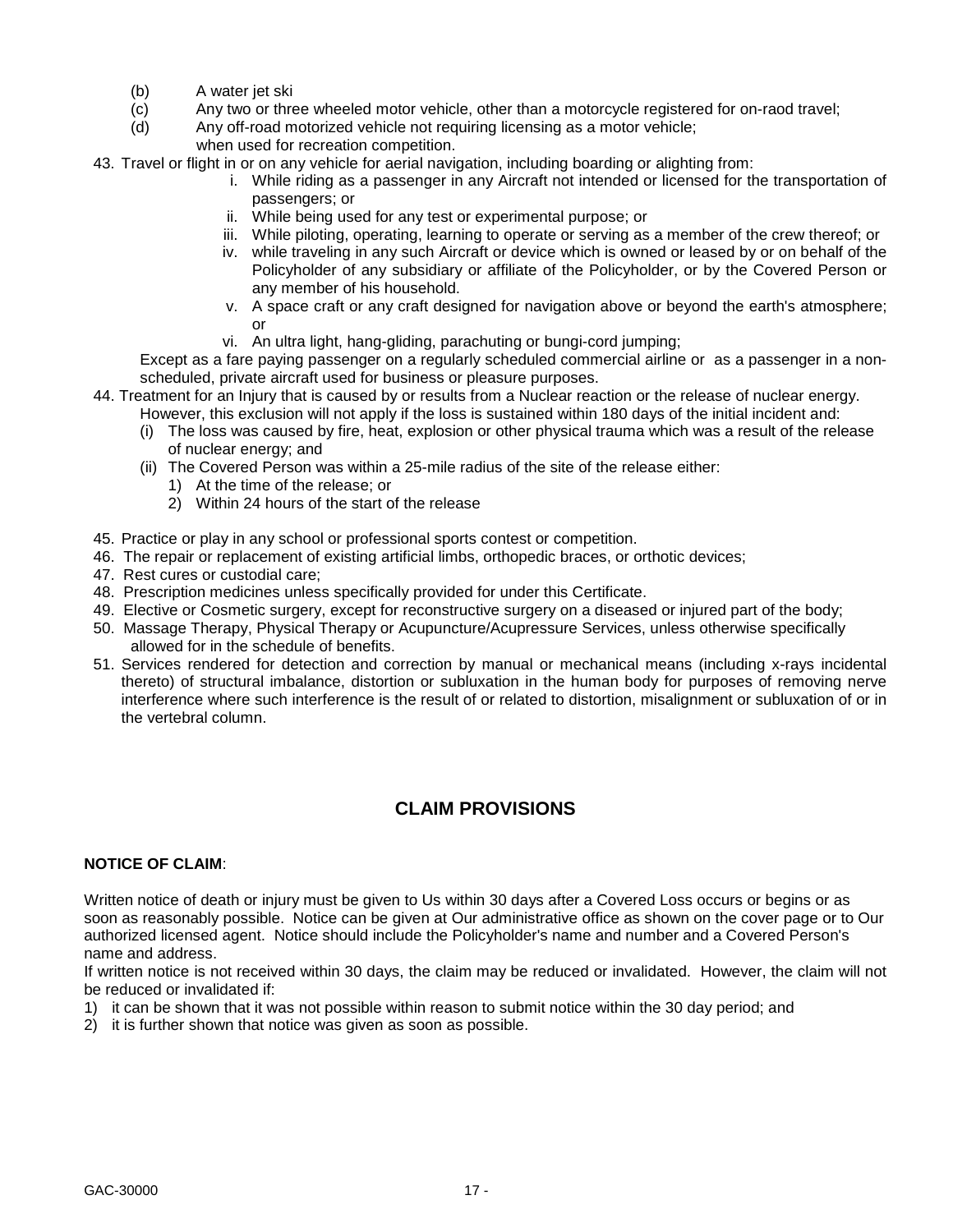## **CLAIM FORMS**:

When We receive the notice of claim, We will send forms for filing proof of loss. If claim forms are not sent within 15 days after receipt of such notice, the Proof of Loss requirements stated below will be deemed to have been met by submitting, within the time required under PROOF OF LOSS, written proof of the nature and extent of the loss.

### **PROOF OF LOSS**:

Written proof of loss must be furnished to Us in the case of a claim for loss for which this Certificate provides periodic payment contingent upon continuing loss within 90 days after the end of the period for which We are liable. Written proof that the loss continues must be furnished to us at intervals required by us.

In case of claim for any other loss, proof must be furnished within 90 days after the date of such loss.

If the proof of loss is not submitted within 90 days, the claim may be reduced or invalidated. However, the claim will not be reduced or invalidated if:

- 1) it can be shown that it was not possible within reason to submit notice within the 90 day period; and
- 2) it is further shown that notice was given as soon as possible, and in no event, except in the absence of legal capacity, later than one year from the time proof is otherwise required.

### **TIMELY FILING OF CLAIMS:**

All claims for benefits under this Certificate must be submitted to Us no more than 90 from the date of service or date of death.

## **TIME OF PAYMENT OF CLAIMS**:

Benefits due under this Certificate for a loss, other than a loss for which this Certificate provides installments, will be paid immediately upon receipt of due written proof of such loss.

Subject to written proof of loss, all accrued benefits for loss for which this Certificate provides installments will be paid monthly; any balance remaining unpaid upon the termination of liability will be paid immediately upon receipt of a written proof of loss, unless otherwise stated in the Description of Benefits.

### **PAYMENT OF CLAIMS**:

All benefits will be paid in United States currency. Loss of life benefits will be paid to the beneficiary as described in the Designation or Change of Beneficiary provision of this Certificate.

All other benefits will be paid to the Covered Person suffering the loss. If the Covered Person dies before all payments due have been made, the amount still payable will be paid to his/her beneficiary as described in the Designation and Change of Beneficiary provision of this Certificate .

If We are to pay benefits to the estate or to a person who is incapable of giving a valid release, We may pay up to \$1,000 to a relative by blood or marriage whom We believe is equitably entitled. This good faith payment satisfies Our legal duty to the extent of that payment.

Any other accrued benefits which are unpaid at a Covered Person's death may, at Our option, be paid either to his beneficiary or to his estate. All other benefits, unless specifically stated otherwise, will be paid to a Covered Person.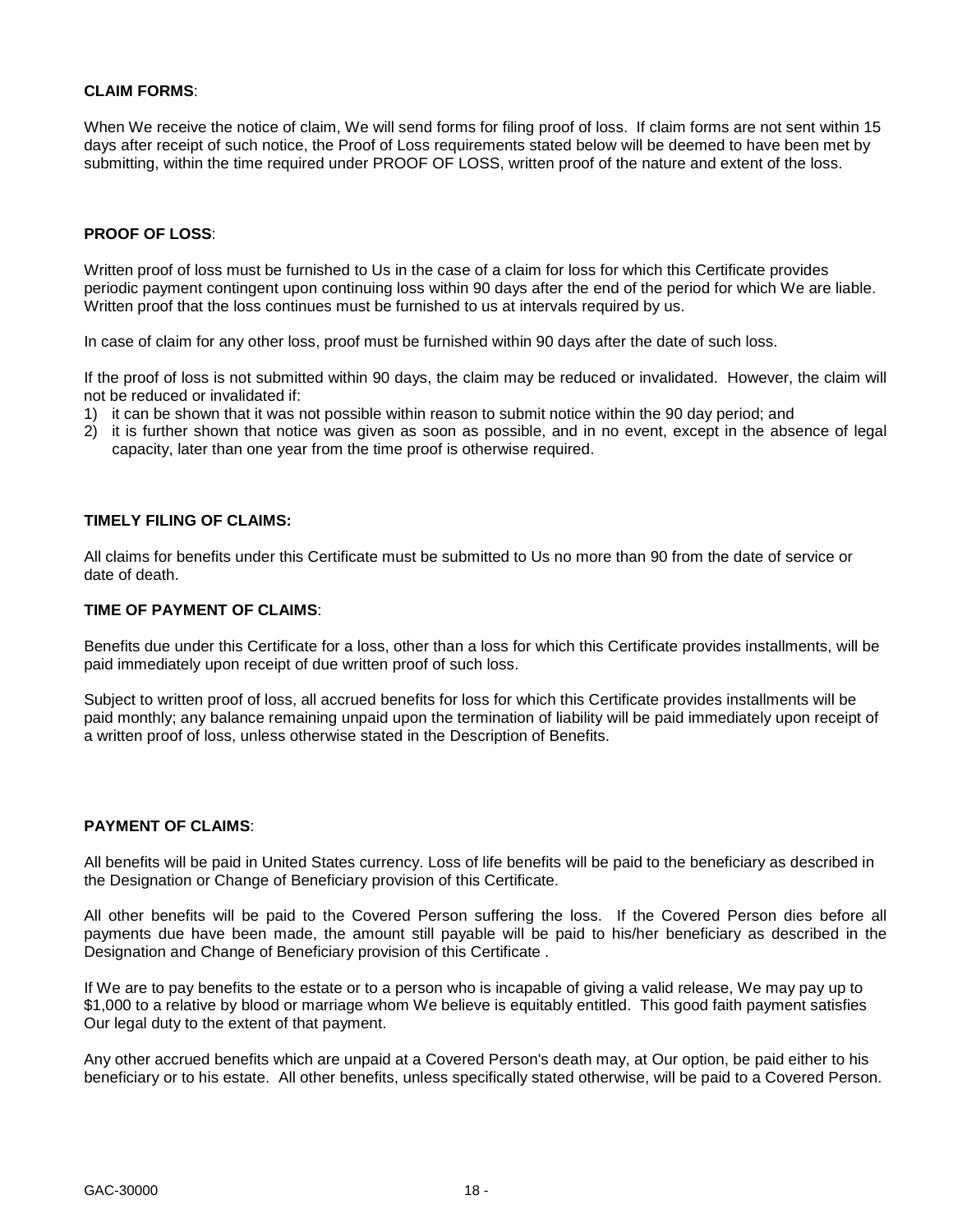## **DESIGNATION OR CHANGE OF BENEFICIARY:**

Each Covered Person may designate a beneficiary to whom loss of life benefits are payable. The designation shall be as follows in descending order:

- 1) Beneficiaries designated in writing by the Covered Person for this Certificate on file with the Policyholder, if any, otherwise;
- 2) Beneficiaries as designated in writing for any group life insurance plan or its renewals in force for the Policyholder, if any, otherwise;
- 3) In equal shares to the members of the first surviving class of those that follow, if any:
	- a) a Covered Person's lawful spouse, if not legally separated or divorced,or Domestic Partner;
	- b) a Covered Person's natural Child, adopted Child, foster Child, stepchild, or other Child for whom the Covered Person has or had legal guardianship (proof will be required); or
	- c) a Covered Person's parents, whether natural, step or adoptive; or
	- d) a Covered person's Sisters or Brothers, otherwise.
- 4) The estate of the Covered Person.

A Covered Person may change his/her beneficiary designation from time to time without the consent of the designated beneficiary by giving notice, in writing, to the Policyholder. When a request for designation or change is received by the Policyholder, it will take effect on the date of its execution, whether or not the Covered Person is living on the date it is received by the Policyholder. Any interest created by the request will be subject to any payment made or action taken before its receipt.

A Dependent's beneficiary is the Covered Person. If no beneficiary is living on the date of a Dependent's death, the beneficiary is the Covered Person's estate.

## **CONDITIONAL CLAIM PAYMENT:**

If a Covered Person incurs expenses for Injuries received in a covered Accident, and in Our opinion a third party may be liable, We will pay benefits if:

- (1) The Covered Person first agrees in writing to refund the lesser of:
	- (a) The amount We actually paid for such expenses; or
	- (b) The amount actually received from the third party for such expenses; and
- (2) The third party's liability is determined and satisfied whether by settlement, judgment, arbitration or otherwise.

However, prior to Our payment of benefits under this Certificate, if the third party's liability is satisfied in an amount less than the benefits payable under this Certificate, We will pay the difference.

### **EXPOSURE AND DISAPPEARANCE:**

A Covered Person will be presumed to have died due to covered Injuries, if while insurance is in effect He suffers Covered Loss due to exposure to the elements.

A Covered Person will be presumed to have died, if, while insurance is in effect and after the forced landing, stranding, sinking or wrecking of a covered vehicle:

- 1) He disappears; and
- 2) His body is not found within a year of the Accident; and
- 3) a valid death certificate or other legal proof of death is issued by a court of appropriate jurisdiction.

### **PHYSICAL EXAMINATION AND AUTOPSY**: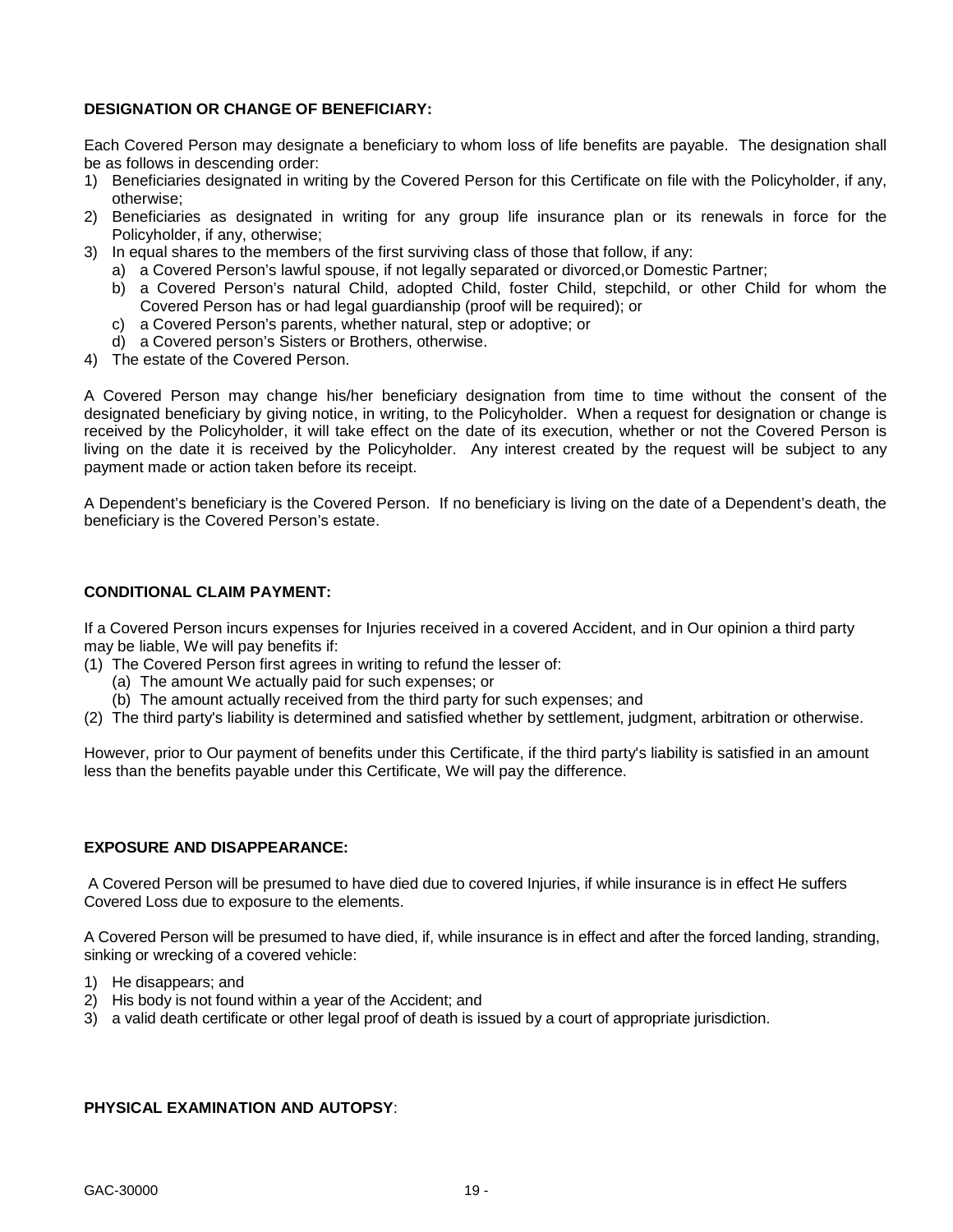We have the right to have a Physician of Our choice examine the Covered Person as often as is reasonably necessary. This section applies when a claim is pending or while benefits are being paid. We also have the right to request an autopsy in the case of death, unless the law forbids it. We will pay the cost of the examination or autopsy. (Autopsies are not permitted to be required in Massachusetts, Mississippi and South Carolina.)

## **RECOVERY OF OVERPAYMENT:**

If benefits are overpaid, or paid in error We have the right to recover the amount overpaid or paid in error by any of the following methods.

- 1) A request for lump sum payment of the amount overpaid or paid in error or
- 2) Reduction of any proceeds payable under this Certificate by the amount overpaid or paid in error.

## **RECOVERY OF BENEFITS:**

We reserve the right to recover from a Covered Person any benefits We have paid to him for injuries:

- (1) Received in a covered Accident; and
- (2) Which are covered under:
	- (a) workers' compensation or similar statutory remedies available under law; or
	- b) Any employer's liability Insurance.

It will be assumed that the Covered Person is in receipt of such benefits unless he gives us proof such benefits have been denied to him.

"Recovery" means monies paid to the Covered Person through judgment, settlement or otherwise to compensate for all losses caused by the Injury.

### **SUBROGATION:**

If We have paid benefits to a Covered Person for Injuries received in a covered Accident, and in Our opinion a third party may be liable, We will be subrogated to the extent of such payment and to all of the rights of the Covered Person regarding the recovery of benefits paid or to any settlement or judgment which results from the exercise of these rights. The Covered Person agrees to sign papers and do whatever else is necessary to transfer his rights to us. We will exercise such rights on his behalf. He further agrees to furnish us with all relevant information and documents.

### **LEGAL ACTIONS**:

All Policy terms will be interpreted under the laws of the state in which the Policy and this Certificate was issued. No legal action may be brought to recover on the Policy and this Certificate within 60 days after written Proof of Loss has been furnished. No legal action may be brought after three (3) years from the time written Proof of Loss is required to be furnished.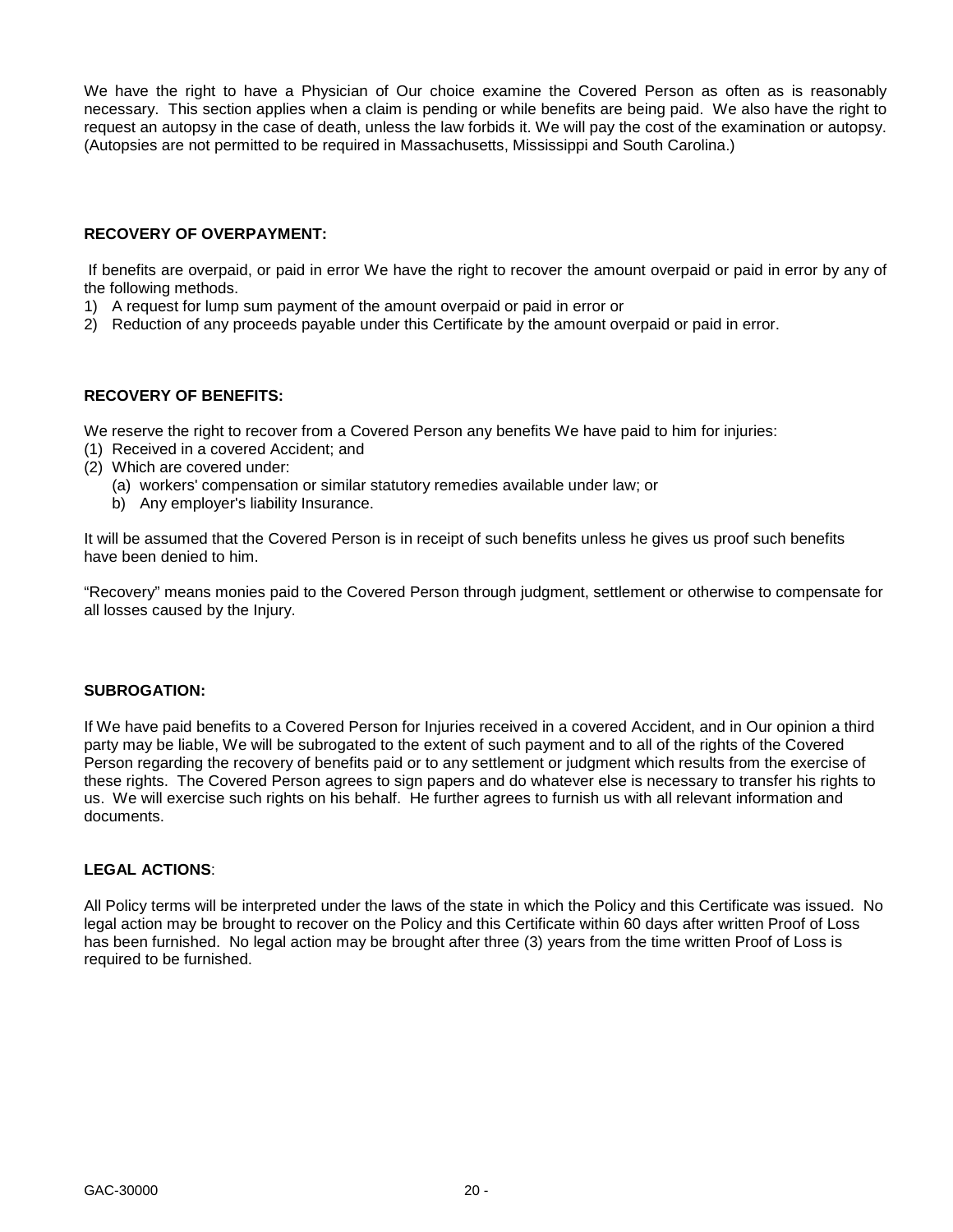## **GENERAL PROVISIONS**

## <span id="page-20-0"></span>**ENTIRE CONTRACT; CHANGES**:

The Policy, this Certificate, the application of the Policyholder (if any, a copy of which is attached), endorsements, riders, and attached papers constitute the entire contract between the parties. If an application of a Covered Person is required, the application of any Insured, at Our option, may also be made a part of this contract.

All statements made by the Policyholder or by a Covered Person are deemed representations and not warranties. No such statement will cause us to deny or reduce benefits or be used as a defense to a claim unless a copy of the instrument containing the statement is or has been furnished to such person; or, in the event of his death or incapacity, his beneficiary or representative. After 2**-**years from the Covered Person's effective date of coverage, no such statement, except in the case of fraud or with respect to eligibility for coverage, will cause such coverage to be contested.

No change in the Policy or this Certificate will be valid until approved by one of Our executive officers. This approval must be endorsed on or attached to the Policy and this Certificate. No agent may change the Policy or this Certificate or waive any of its provisions.

### **WORKERS' COMPENSATION INSURANCE**:

The Policy and this Certificate is not in lieu of and does not affect any requirement for coverage under any Workers' Compensation Insurance.

### **RECORDS MAINTAINED**:

The Policyholder or its authorized administrator will maintain records of the essential features of each Covered Person's insurance under the Policy and this Certificate.

We shall be permitted to examine the Policyholder's records relating to coverage under this Certificate. Examination may occur at any reasonable time up to the later of:

- (1) The two year period after the expiration of the Policyholder's coverage; or
- (2) The final adjustment and settlement of all claims under the Policyholder's coverage.

## **REPORTING REQUIREMENTS**:

The Policyholder or its authorized agent must report to us, by the premium due date:

- (1) The names of all persons insured on the Effective Date of this Certificate;
- (2) The names of all persons who are insured after the Effective Date of the Policy and this Certificate;
- (3) The names of those persons whose insurance has terminated; and
- (1) Additional information required as agreed to by us and the Policyholder.

### **CERTIFICATES OF INSURANCE**:

A certificate of insurance will be delivered to the Policyholder for delivery to each Covered Person. Each certificate will list the benefits, conditions and limits of the Certificate. It will state to whom the benefits will be paid.